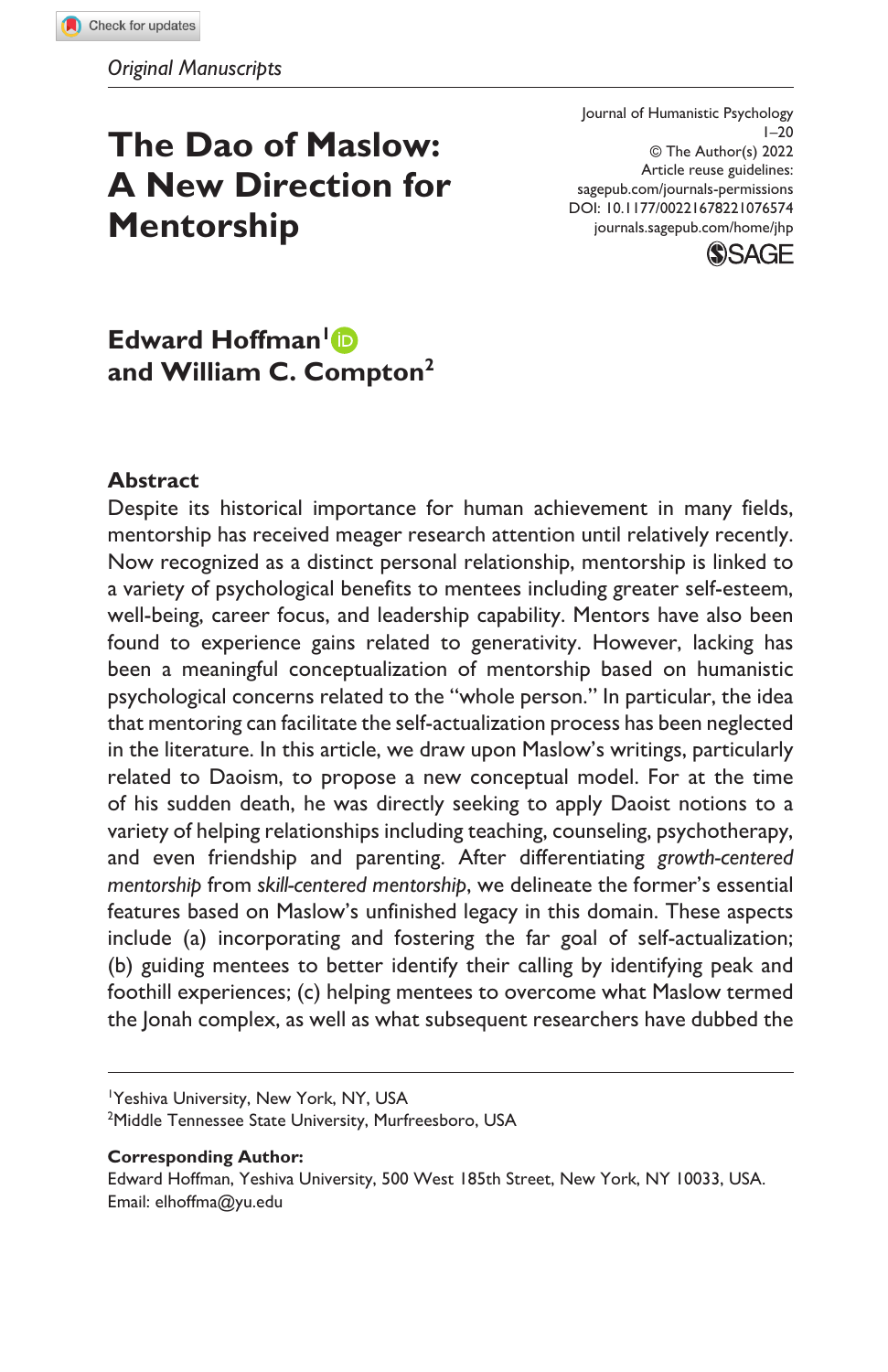imposter syndrome; and (d) recognizing the mutuality of growth for both participants into a potentially synergic relationship.

#### **Keywords**

Daoism, generativity, Maslow, mentorship, synergy

Mentorship is a uniquely important human relationship spanning history and culture. Even a casual perusal of art, music, literature, and science shows how mentorship has nurtured creativity and inspiration. Although myriad people go through life without ever having been mentored or mentoring another, growing evidence points to significant psychological benefits in this relationship for both participants. Mentees gain greater self-esteem, career focus, well-being, and leadership capability (Daloz, 1999; Eby et al., 2008; Grocutt et al., 2020; Kass, 2017; Lee et al., 2020; Van Dam et al., 2018); they may also find their sense of calling validated and strengthened (Ehardt & Ensher, 2021). Mentors experience gains related to generativity in a variety of capacities (Bengtsson & Flisback, 2021; Lodi-Smith et al., 2021; Mendez et al., 2019; Seeman et al., 2020; Villar & Serrat, 2014) and professional development (Hudson, 2013). Evidence exists too concerning economic and career benefits for recipients of mentoring in diverse fields (Allen et al., 2004; Timpe & Lunkenheimer, 2015). Yet, perhaps reflecting the individualistic biases of American psychology (Christopher & Hickinbottom, 2008; Compton & Hoffman, 2020; Sampson, 1988), mentorship has been almost completely ignored by researchers until relatively recently.

To be sure, early founders of humanistic psychology had a keen interest in aspects relating to this dyad. For example, in Rollo May's homage to his mentor Paul Tillich, May (1973, pp. 23–24) poetically stated, "A great teacher, like a good therapist, changes with (one's) students. . . A person finds the human beings he needs to guide him, to influence him..(who) pushes him toward what he needs to become." Although Carl Rogers insisted that he never had a mentor (Evans, 1981), he pioneered a theory that would serve as a model for healthy mentoring even to this day. Rogers viewed counseling as a reciprocal relationship involving acceptance, honesty, empathy, and unconditional positive regard (Rogers, 1959, 1961); these are all necessary for healthy interpersonal relationships and especially mentoring. As a colleague and former student of Rogers, Kass (2017) developed a model of mentorship based on person-centered pedagogy including what Rogers called "the tendency toward transcendence" (cited by Kass, 2017, p. 82). And in Clark Moustakas's (1966) influential writings on the avocation of teaching, he stressed the salience of authenticity as a vital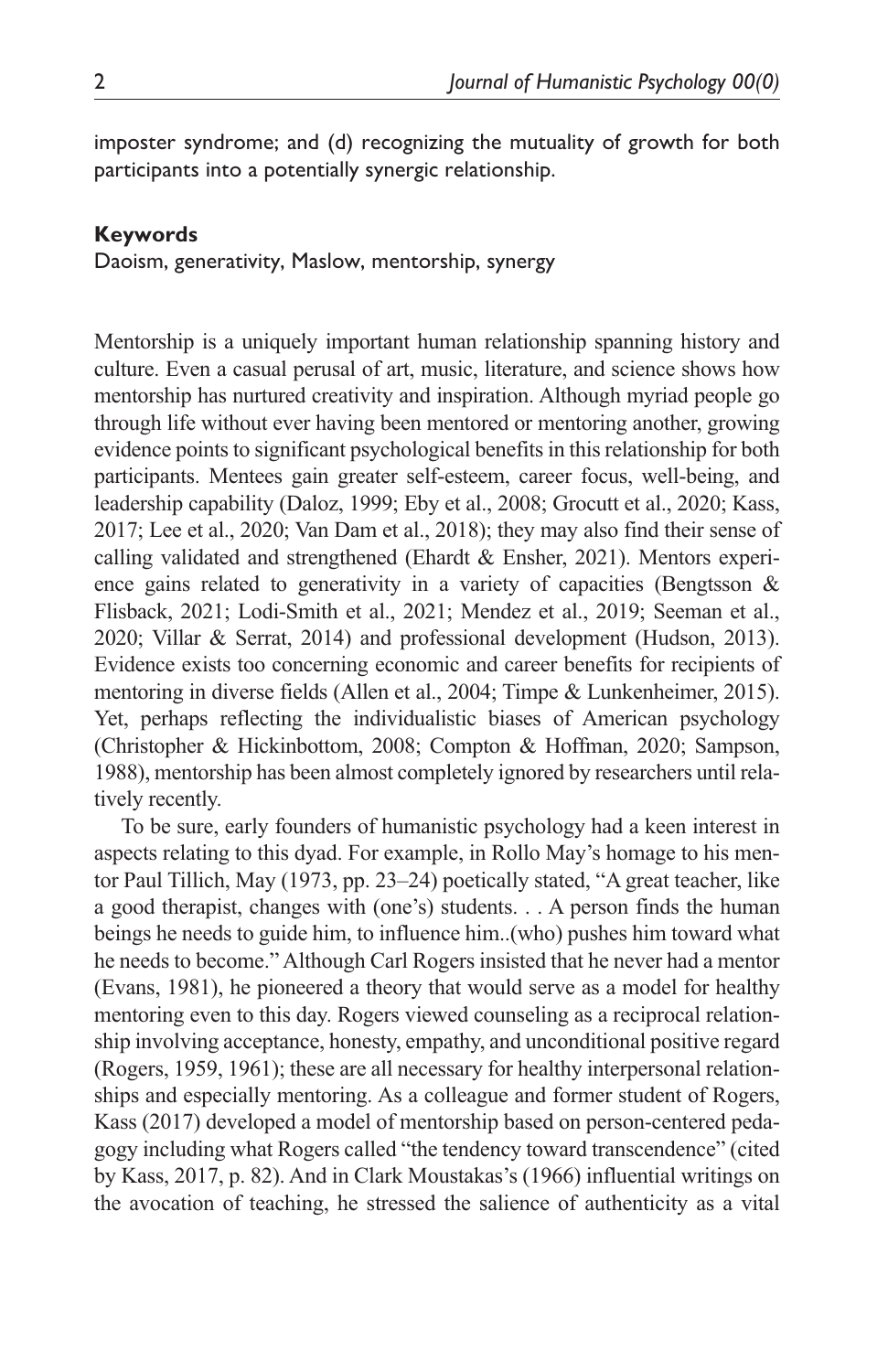constituent of education. However, in our view, the work of another founding figure of humanistic psychology regarding mentorship has long remained unexplored, namely, that of Abraham Maslow. We therefore highlight the relevance of Maslow's ideas for revisioning mentorship today, particularly his attraction for Daoism as a major non-Western perspective on human flourishing and growth.

# **Mentorship in Psychological Focus**

Clawson (1980) was among the first and most prominent theorists to conceptualize mentorship as a distinct relationship, with a primary focus on managerialorganizational studies. Noting that there had been "an explosion of interest in recent years in mentor-protégé relationships. . .in adult life and career development" (p. 144), he first traced the term mentor and the model for its usage to Homer's *Odyssey* of ancient Greece. That is, before Odysseus went off to the Trojan War, he entrusted his son Telemechus's care and education to their household manager, Mentor. More than simply a scholastic tutor, Mentor acted as a confidant, counselor, moral-spiritual advisor, and even martial arts instructor, helping his younger charge to grow in wisdom; Telemechus responded with dedication. Thus, Clawson observed that "The first mentor-protégé relationship had high levels of mutual, respect, and affection—all of which contributed to (their) mutual commitment.  $\therefore$  ' (p. 146).

In Clawson's view, this broad, multifaceted relationship narrowed significantly as trade guilds rose to dominance in Europe between the 16th and 19th centuries; Homeric or life mentorship gave way to apprenticeship, that is, occupational training. Clawson argued that apprenticeships are not really mentorships at all, for not only do these lack a multifaceted essentiality, but they also lack mutuality. Citing Levinson's (1978) seminal work on adult development, Clawson asserted that in successful mentorships, not only do mentees feel admiration, appreciation, respect, and gratitude for their mentor, but that the latter shares the mentee's "dreams, give (one's) blessing on that dream, and creates space" (p. 147) in which the mentee can actualize that dream. Clawson (p. 148) suggested that it would therefore be more accurate to use such descriptors as "quasi mentor-protégé relationships" (similar to life mentorship but focusing solely on career growth), "superior-subordinate relationships" (basically formal supervision), and "developmental relationships" (involving intensive skill acquisition).

By the late 1980s, as the topic of mentorship spread from the corporate world to that of educational administration, a growing number of educators noted a debasement of the concept in their own field. For example, Hardcastle (1988, p. 165) coined the phrase "significant mentorship" to differentiate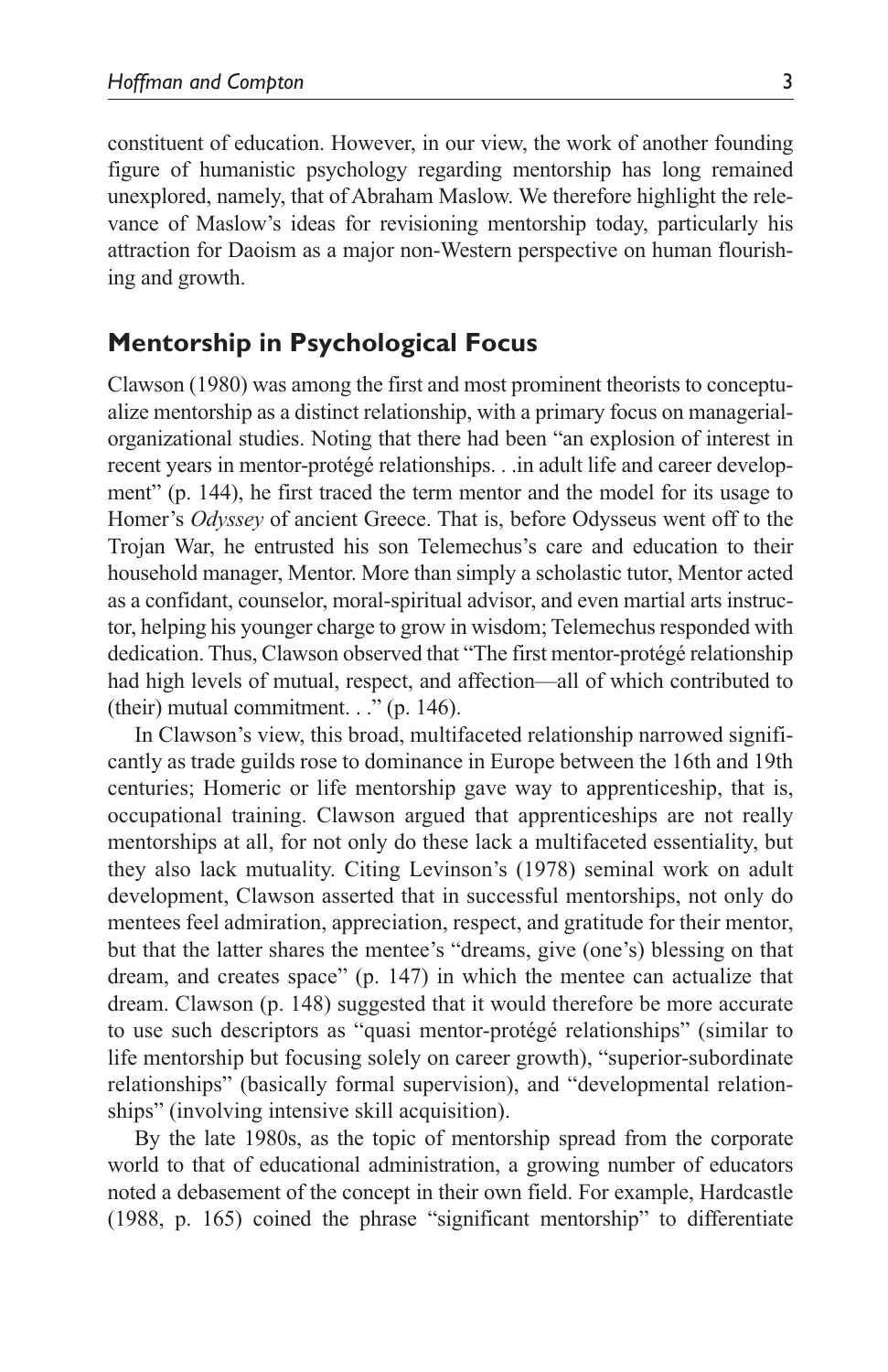"intimate, long lasting, authentic, and life changing. . . relationships from those "that are currently labeled. . .(and exist merely) to ease entry into new situations or improve morale and/or production." Similarly, Gehrke (1988, p. 193) decried the trend to commodify this relationship in education through anti-humanistic phrases such as "shopping for a mentor" and "deciding when to cut your losses." More than a decade later, Davis (2001, p. 3) lamented that while "only a few years ago. . .educators recognized mentorship as a special, personal, and unusually productive relationship," it had become increasingly bureaucratized and hollow. Unfortunately, this reductionism in conceptualization has continued to dominate fields ranging from psychology (Al Makhamreh & Stockley, 2019; Cobb et al., 2018) to medicine (Fallatah et al., 2018; Rehman et al., 2014).

As a pediatric resident recently recounted about her "mentorship program" at a large North American hospital,

My assigned mentor, a staff pediatrician, was matched to me by ethnicity; we are both originally from South America. She has helped me to navigate my day-to-day tasks successfully. But she herself is much too busy with her own workload to nurture my career plans and goals, let alone my personal development. (Anonymous, October 2, 2021, personal communication)

## **Maslow's Interest in Daoism**

During Maslow's lifetime, mentorship had not yet emerged as a distinct psychological topic, but he sustained a long interest in helping relationships that transcended existing paradigms, and in this light, he saw Daoism as highly relevant (Hoffman, 1999). Interest in this subject had been present among American intellectuals and some academicians since at least William James's seminal work on religion (Taylor, 1999), but Chinese philosophy and meditation entered popular American culture during the early-to-mid 1970s, catalyzed by President Richard Nixon's historic visit to mainland China in 1972 to normalize relations between the two countries. For example, the television series *Kung Fu* (1972–1975) introduced millions of Americans to Chinese martial arts, and the bestseller *The Tao of Physics* (Capra, 1975) argued that ancient Daoist teachings provided an integral understanding of the universe paralleling that of quantum physics.

Maslow recalled to an interviewer in 1962 that he had become intrigued by Daoism decades earlier when his mentor Max Wertheimer lectured on "Being and Doing" with allusions to Daoism, Lao Tzu, and Zen Buddhism. "I'd never even heard these words before. And this is what started me off, and a lot of other people as well" (Hardeman, 1979, p. 24). In this 1942 lecture,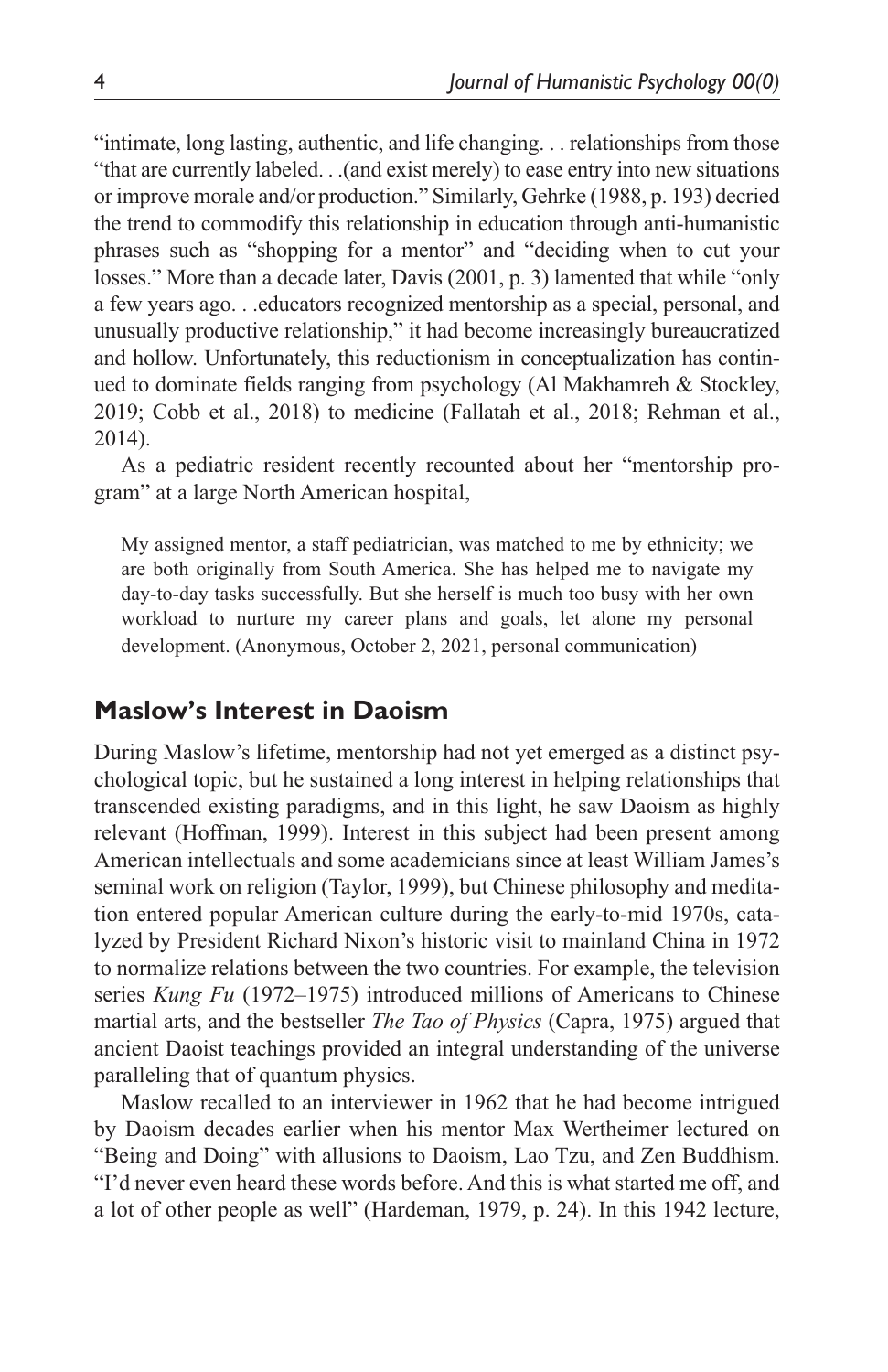Wertheimer had insisted that Western psychology was preoccupied with goal-seeking behavior and needed to learn from Eastern thinkers about such "unmotivated" aspects of human experience as awe, playfulness, and wonder. On another occasion, a Chinese woman presented a paper on Lao Tzu, spurring Maslow to read books on Eastern philosophy, particularly related to Daoism (Hoffman, 1999).

Maslow's first major book, *Motivation and Personality* (Maslow, 1954), contained only a single allusion to the relevance of Daoism, in a vivid explication of uninhibited dancing. It is interesting to note that in this explication, his direct quotation came not from the Tao Te Ching as translated by Dwight Goddard, but from a fictional interpretation within the same volume (Borel, 1919) by the Dutch Sinologist Henri Borel, enamored of Chinese culture and philosophy (Heijns, 2021). The following year, Maslow began to refer to Daoism in a variety of academic presentations and journals. The contexts were varied, including the nature of personality growth, peak-experiences, "Being-cognition," the sensory perceptions of self-actualizing people, the requisites of successful psychiatric research, and effective parenting.

Maslow incorporated some of this material in his next book, *Toward A Psychology of Being* (1962), and for the remaining 8 years of his life, he accentuated this interest. For example, Maslow devoted an entire chapter in *The Psychology of Science* (1966) to "Taoistic Science and Controlling Science," a conceptualization strongly influenced by Ralph Hiu's now obscure work *The Tao of Science* (1957). Maslow also offered many allusions to Daoism in *Religions, Values, and Peak-Experiences* (1964), the 2nd edition of *Motivation and Personality* (1970a), and his posthumously published *The Farther Reaches of Human Nature* (1971). Maslow's private journals (1979) reveal that as late as a few weeks before his sudden death, he noted the relevance of Daoism for promoting personality growth in both children and adults.

#### **Maslow's View of Daoism**

Throughout Maslow's writings, he frequently faced the difficult challenge of describing the experiential and behavioral characteristics of people who embodied his vision of optimal mental health, flourishing, and self-actualization. Maslow often used the term "Taoist" as he attempted to communicate those qualities to readers. As noted earlier, he first used the term "Taoistic" to characterize the uninhibited spontaneity of persons who dance well. In later works, Maslow identified a wide range of mental states and human endeavors as capable of possessing "Taoistic" qualities. These included artistic/musical performances, counseling and psychotherapy, creativity, unitive consciousness,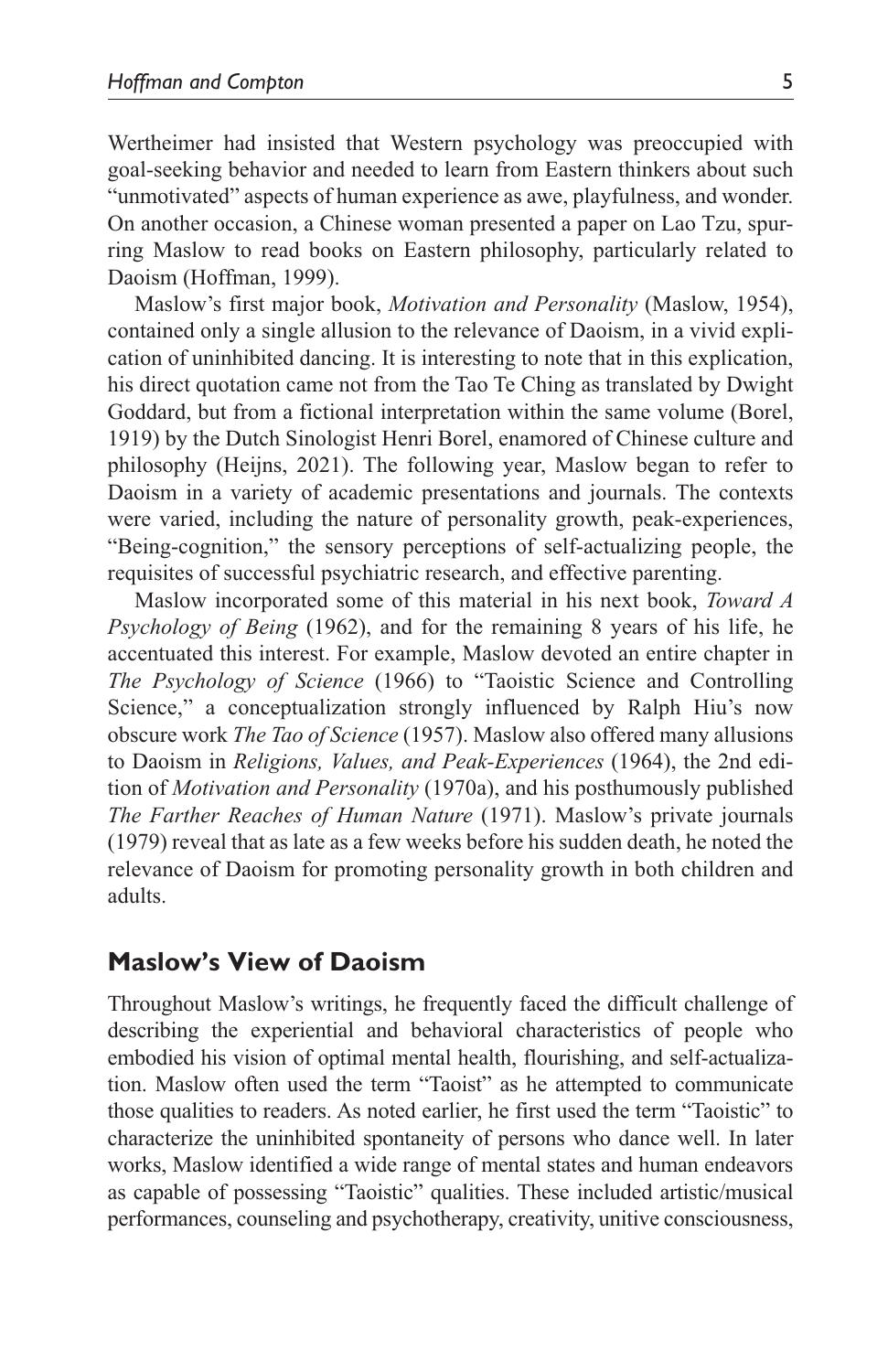B-cognition, Being-values, humanistic education, self-transcendence, and even objectivity and science. The personality characteristics and behaviors that Maslow often described as "Taoistic" can also be seen in many of the 15 characteristics he associated with highly self-actualizing persons. And in the 2nd edition of *Motivation and Personality* (1970a, p. 277), his vision of "psychological utopia or eupsychia" embodied a more "Taoistic" society than currently existed.

Maslow indisputably found Daoism as offering a compelling vision of desirable qualities associated with the triad of individual personality, interpersonal activities, and broader societal conditions. But what exactly did Maslow mean when he described something as "Taoistic?" A very brief synopsis of Daoism may help illuminate this question.

# **Daoism**

Daoism is a religious-philosophical system that emerged in nascent form in China around 4,000 years ago. The forms of Daoism known today began to coalesce about 700 BCE. In general, Daoism is based on the concept of the Dao, which is the "impersonal and unnamable force behind the working of the universe" (Wong, 1997, p. 23). It is "the supreme principle of order, or the reality behind the origin of the universe; it is the life principle" (Compton, 2012, p. 23). The Dao is both transcendent and immanent; it is "the driving power in all nature, the ordering principle behind all life" (Smith, 1991, p. 198). In Daoist writings, it is often referred to simply as the Way. Practitioners of Daoism seek to align themselves with the Dao to create a profound harmony and balance between human beings and nature. To accomplish this task, many Daoists cultivate self-transcendence, humility, openness to experience, and reverence for the natural world.

Many scholars divide contemporary Daoism into five divisions or schools (Wong, 1997). Magical Daoism focuses on harnessing the forces of Nature, divinational Daoism seeks to understand the patterns of change in the universe (the art of feng-shi and the *I Ching* or the *Book of Changes* are associated with this school), ceremonial Daoism is concerned with rituals that can influence Nature and deities, action Daoism is the way of right actions that bring rewards, and internal-alchemical Daoism emphasizes internal psychological transformation and contemplative spirituality. Internal-alchemical Daoism is the way of the sage, the mystic, and the monk. The Daoist sage is a person who is perfectly in tune with Nature, who exhibits a naturalness and spontaneity born out of a selfless unity with the cosmos, and whose actions flow with the same ease and fluidity as the forces of the natural world. The internal-alchemical school is the one that has been given the most attention in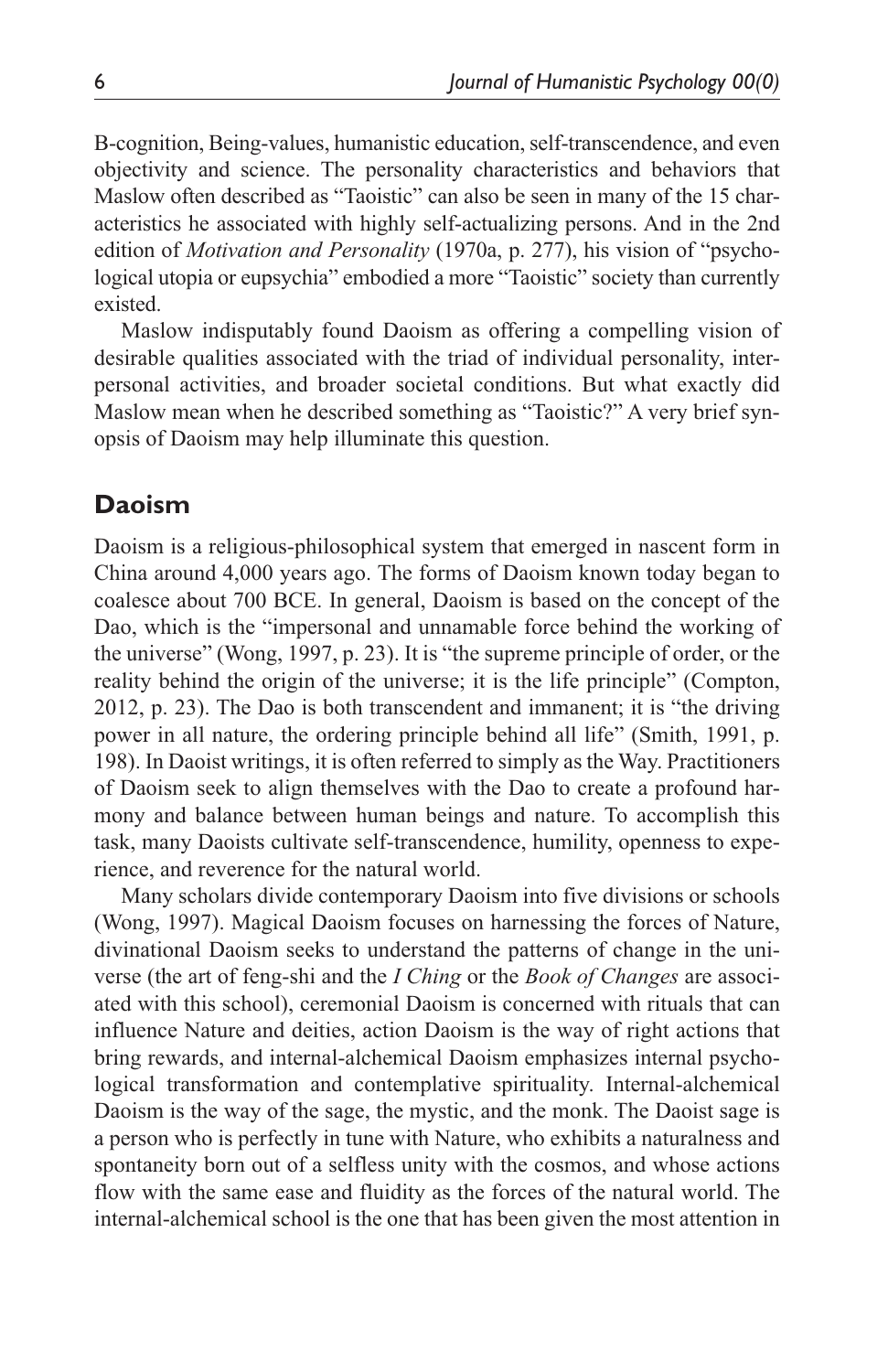the Western world. From Maslow's writings, it seems clear that his allusions to Daoism implied its internal-alchemical form.

When Maslow described something as "Taoistic" he referred to a variety of psychological qualities and behaviors. The most prominent of these were spontaneity, autonomy, yielding to healthy needs and impulses, letting go, noninterference, naturalness, noncritical or selfless activity, receptivity, openness, and a sense of internal psychological freedom. It appears that Maslow used the term Daoist because he found it difficult to find words within the Western psychology of his era that conveyed the concepts he was seeking to articulate. If Maslow were writing today, he would probably have used terms such as flow (Csikszentmihalyi, 1990), hypo-egoic state (Leary & Guadagno, 2011), or the quiet ego (Bauer, 2008), as well as providing frequent allusions to the concept of mindfulness.

#### **Maslow and Helping Relationships**

As mentioned earlier, Maslow did not refer explicitly to mentorship in his writings. The closest parallel to that relationship would be the counseling or psychotherapy dyad. It is not surprising that Maslow disliked the terms psychotherapy and patient. Indeed, he expressed this attitude quite clearly in saying, "I hate all these words and I hate the medical model that they imply" (Maslow, 1971, p. 49). Neither was he fond of viewing the therapist as a teacher nor using the helping model as a means to conceptualize therapy. For Maslow, all of these terms and concepts implied hierarchical and possibly authoritarian relationships, diagnoses that labeled the help-seeker as sick and in need of a cure, and ways for psychotherapists to tell "people what to do and how to do it" (p. 50). When Maslow wrote about the type of counseling or psychotherapy he wished to see implemented, he identified desirable qualities of the therapist such as spontaneity, openness, efficient perception of reality, acceptance, and humility.

Maslow struggled with how to describe the style of psychotherapy he was advocating. He suggested Oswald Schwarz's term "psychogogy" and James Bugental's "ontogony," but he seemed to settle on Alfred Adler's idea of the "older brother" as the best way to describe the proper therapeutic relationship (p. 50). In this context, Maslow identified "Taoistic uncovering" as a necessary part of effective psychotherapy. He described this as a "letting be," noninterfering, and a process that helps the client "to unfold, to break through the defenses against his own self-knowledge, to recover himself, and to get to know himself" (p. 50).

It is clear that Maslow was dismissive of traditional styles of psychotherapy based on the medical model. However, he did identify several therapists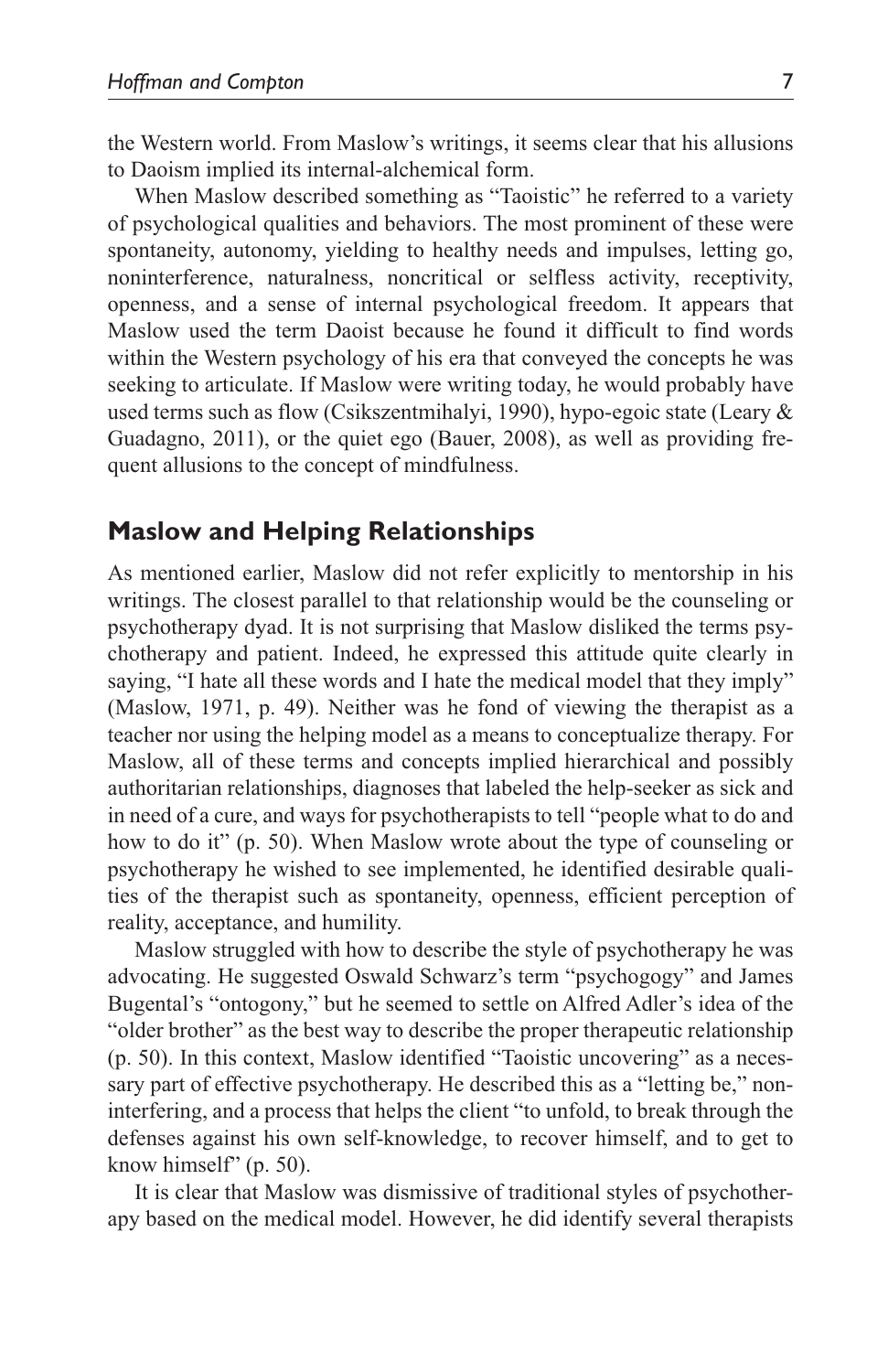by name whom he admired including Adler, Fromm, Horney, some existentialist therapists, Rogers, and even "Freudian and other systems of psychodynamics" (p. 51). Out of all these therapies, it seems that the model of psychotherapy proposed by Carl Rogers would be the one that most closely approximated the features of Daoism that Maslow delineated. Rogerian concepts such unconditional positive regard, empathy, and genuineness require openness to experience, noninterference, letting go, respect, humility, and a deep respect for the process of psychotherapy rather than a focus solely on the outcome. The parallels between Rogers's ideas and Daoism have been noted by others (Hermsen, 1996).

# **Daoism and Esalen**

Although Maslow was certainly familiar with Daoism by the time he regularly visited the Esalen Institute, it seems likely that his interest was reinforced by its heavy emphasis on Eastern philosophy and meditative practice. During the early-to-mid 1960s, the Chinese philosopher-practitioner Gia-Fu Feng was a resident Tai Chi teacher and personally interacted with Maslow, Rogers, and other founding figures of humanistic psychology (Wilson, 2009).

Born in Shanghai, Feng immigrated to the United States after World War II, initially gaining a master's degree from the University of Pennsylvania, where he developed a keen interest in Daoism. Eventually settling in the San Francisco area where he joined the faculty of the American Academy of Asian Studies, Feng became friendly with Alan Watts, as well as the young Michael Murphy. Upon cofounding the Esalen Institute in 1962, Murphy invited Feng to join the fledgling staff. Due to conflicts with the resident gestalt therapist Frederick "Fritz" Perls, Feng quit Esalen in 1966 to establish his own growth facility called the Stillpoint Center. As he reminisced to an interviewer, it was "a Taoist retreat with Taoist philosophy put into practice, mainly centered on the flowing of chi" (Gia-Fu Feng, undated). Later, the Shanghai-born professional dancer turned Tai Chi instructor Chungliang "Al" Huang, who had also become close with Alan Watts, took over this role at Esalen to considerable, wider influence (Kripal, 2007). Huang recently recalled that

Maslow was certainly one of the most important mentors during early Esalen's evolving days. I was very aware of his teaching and influences there, but unfortunately, by the time I began teaching with Alan Watts at Esalen, Maslow was no longer there. (Huang, September 13, 2021, personal communication)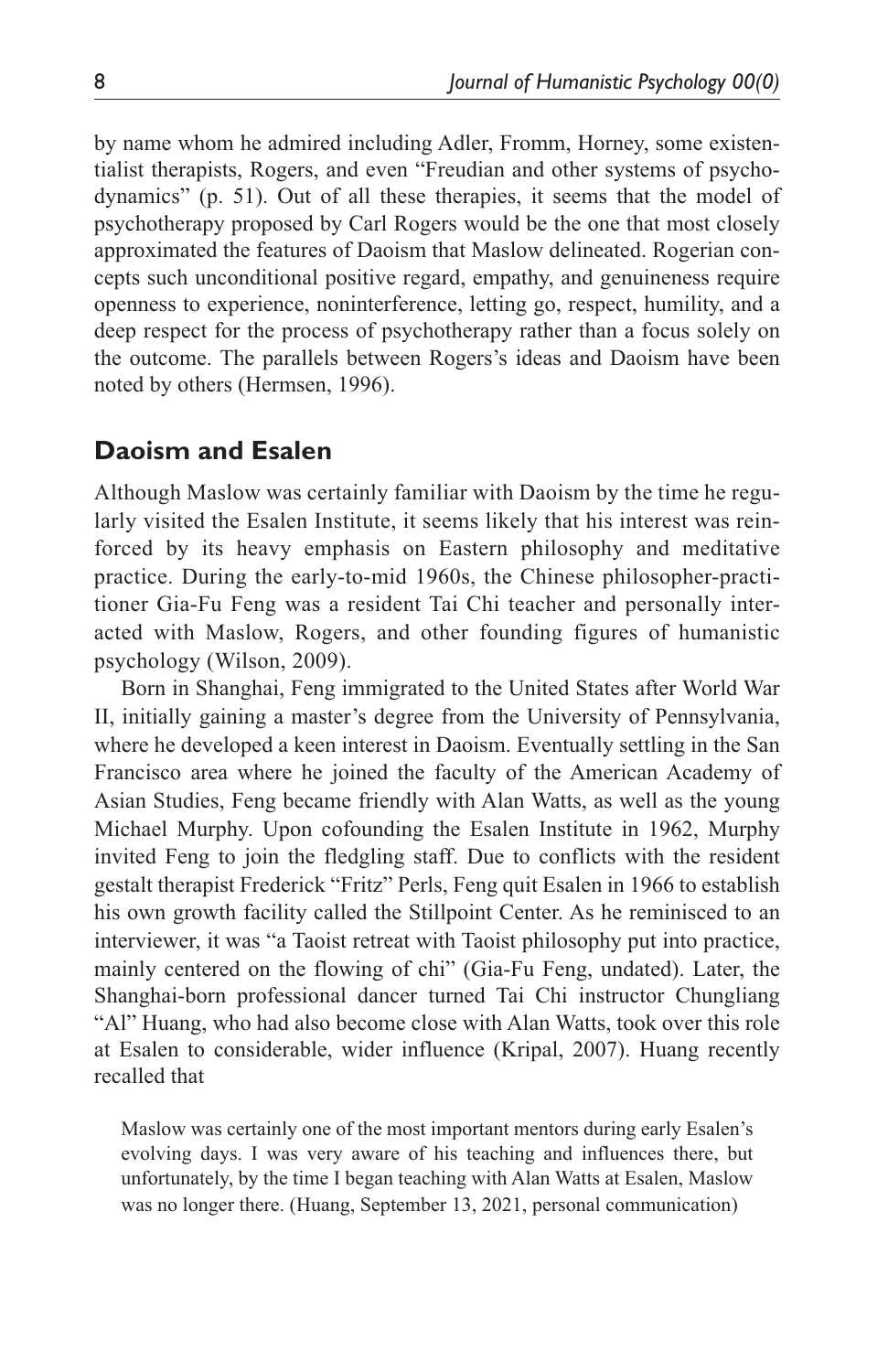#### **The Daoist Mentor: A Maslovian Perspective**

Maslow never specifically addressed the concept of mentorship. This fact is hardly surprising because this concept was essentially non-existent in psychological and organizational literature until well after his death in 1970. For example, a Google Scholar search involving the word pair "mentorship psychology" failed to yield even a single study between 1950 and 1969. However, Maslow certainly referred in varying contexts to what is termed mentorship today. These included both his evolving notions of humanistic education (Maslow, 1971) and social scientific and even biological research (Maslow, 1966, 1971). Thus, it is possible to conjecture about the qualities he would have assigned to the mentoring relationship. Because Maslow (1971) differentiated education designed to impart knowledge from education designed to unleash creativity, our focus will be exclusively on what we call *growthcentered mentorship* rather than *skill-centered mentorship*.

In growth-centered mentorship, the mentor provides support for the mentee's intrinsic motivation, challenges the mentee to accept counterintuitive information, and provides vision. Growth-centered mentorship is not simply providing information to the mentee. Rather, it is viewing the mentoring relationship as a transformational journey that will impact both the mentor and the mentee (Daloz, 1999; Palmer, 1993). In this context, one of the best places to begin this extrapolation is with the 15 traits that he originally associated with highly self-actualizing people. Not all the traits appear relevant, but an ample number of these can reveal something about how Maslow might have described mentoring, at least as practiced by highly self-actualizing people, and hence serve as an ideal paradigm.

The first trait that Maslow (1970a, 1970b, p. 153) described is a "more efficient perception of reality and more comfortable relations with it." He elaborated on this trait by saying, "an unusual ability to detect the spurious, the fake, and the dishonest in personality and in general to judge people correctly and efficiently" (p. 153). It is readily apparent how this trait would be beneficial in a mentor as many potential interpersonal conflicts could possibly be avoided or dealt with more quickly if the mentor possessed it. A second relevant trait is "acceptance (self, others, nature)" (p. 156). Maslow explained that this trait is expressed by low use of defense mechanisms, an acceptance of one's shortcomings and those of others, and as a lack of pretentiousness in one's demeanor. It seems quite clear that a mentor who presented in this way to a mentee would be able to form a close working relationship more quickly and efficiently.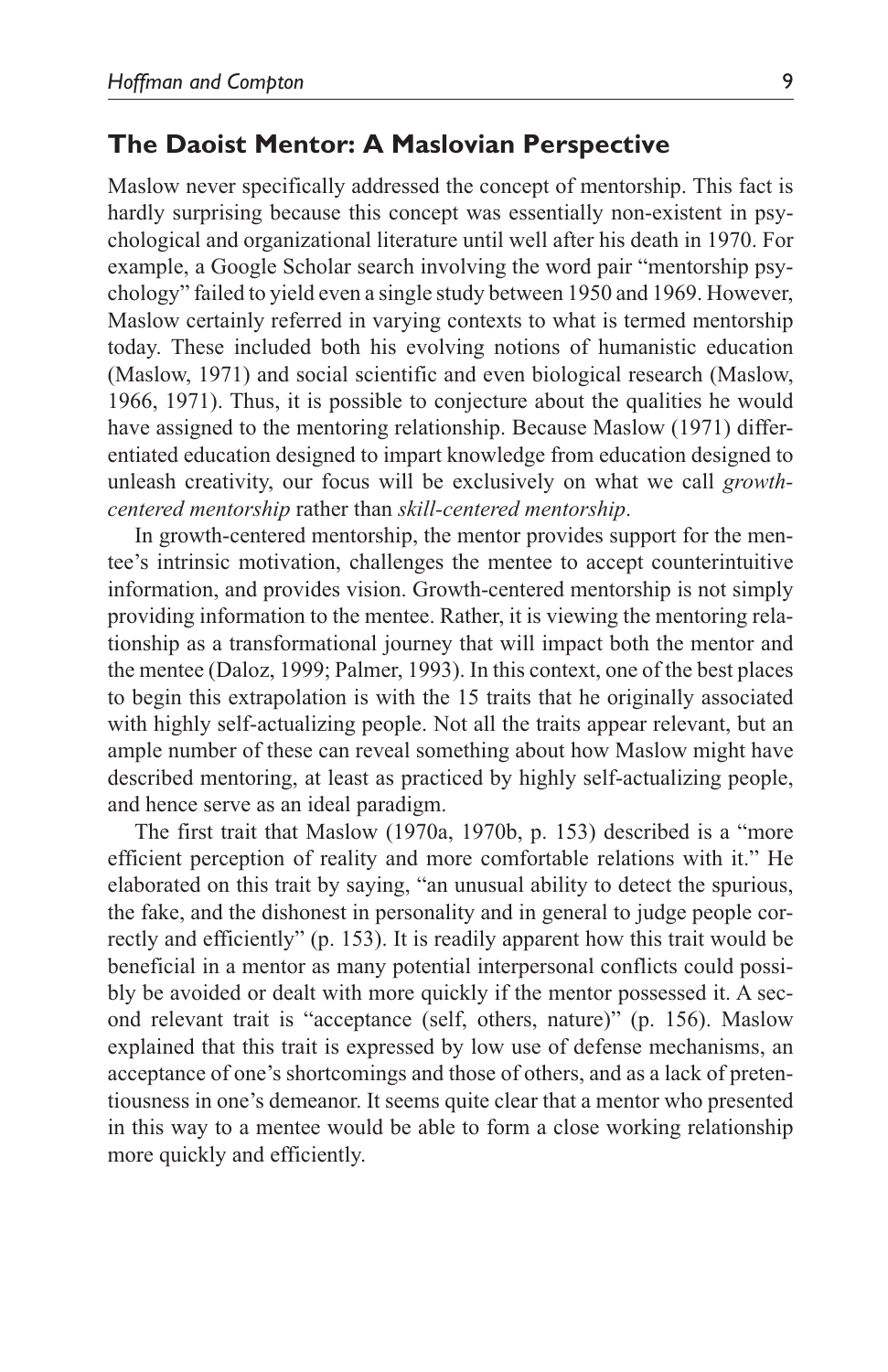Among the most salient similarities between the self-actualizing traits and mentorship can be seen in the third trait of "problem centering." Maslow's explained this trait by noting that

Our subjects are in general strongly focused on problems outside themselves. In current terminology, they are problem centered rather than ego centered. . .these individuals customarily have some mission in life, some task to fulfill, some problem outside themselves which enlists their energies. (Maslow, 1970a, 1970b, p. 159)

It is difficult to imagine a successful mentorship in which the mentor is not committed to some task that she or he finds important, valuable, and meaningful. Indeed, if the mentor is not committed to the subject of the mentor– mentee relationship, then the relationship inevitably becomes stale, rote, and empty.

In identifying a fourth trait associated with highly self-actualizing people, Maslow used a term created by Alfred Adler: *gemeinschaftsgefuhl.* Maslow characterized it as a "deep feeling of identification, sympathy, and affection" for human beings, and because of this outlook, a "genuine desire to help the human race. It is as if they were all members of a single family" (p. 165). Clearly, this desire to be of service and to enter into supportive, helping relationships is crucial for successful mentorship and appears conceptually linked to generativity (McAdams et al., 1986). Continuing with this theme, Maslow identified a fifth trait simply as "interpersonal relationships" and stated that highly self-actualizing people had "deeper and more profound interpersonal relationships than any other adults" (p. 166).

Although this trait appears to be at the core of mentorship, Maslow's description leads us to express a small caution. That is, he asserted that highly self-actualizing people tend to have deep friendships, but only a small circle of friends. If friendships are built on a similarity of personality and interests, and only a relatively tiny percentage of the population are highly self-actualizing, then such individuals have statistically fewer people among whom to choose when seeking friendships. Given this caveat, however, possession of this fifth trait could help create more engaging, vibrant mentorships.

A sixth trait that Maslow identified has less ambiguity in this context, namely, what he called the "democratic character structure." Maslow stated, "These people. . .can be and are friendly with anyone of suitable character regardless of class, education, political belief, race, or color" (p. 167). Continuing with his description, Maslow noted that this trait manifests when individuals exhibit receptivity to many different kinds of people, and while learning or teaching, show indifferent to status. Rather than insisting on being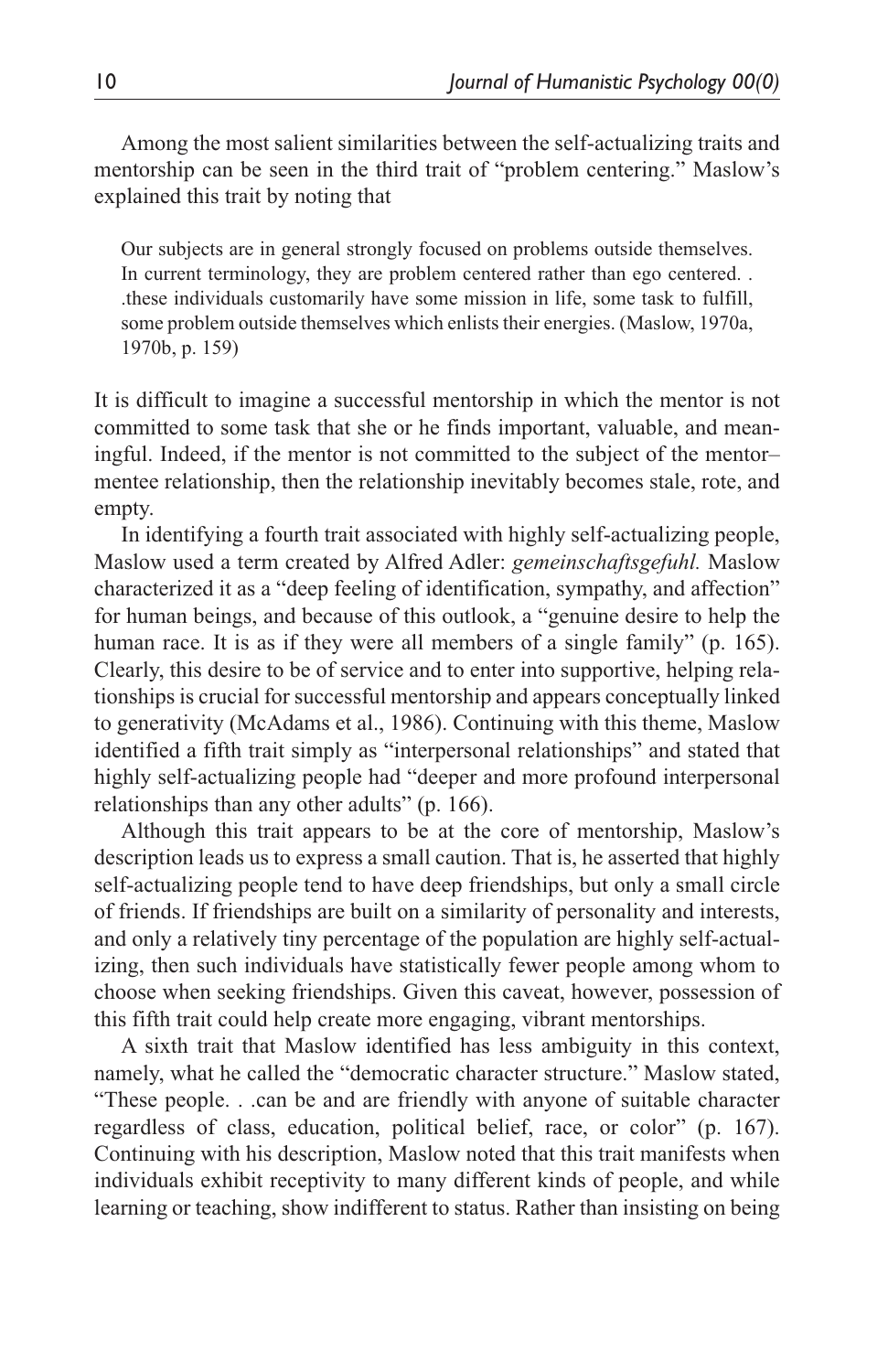treated with deference, they are honest, respectful of others, and humble. It seems that if mentorship is to have any semblance of two-way communication, then this trait is essential. Finally, Maslow described highly self-actualizing persons as tending to have the seventh trait of frequent peak-experiences. Although initially commenting that *all* such persons experience transcendental, spiritual, or mystical experiences, Maslow later differentiated highly selfactualizing people into two categories: those whom he termed "peakers," who regularly underwent peak-experiences and "nonpeakers," who essentially never did so (Maslow, 1970a, 1970b, 1971)

How might peak-experiences relate to mentorship? Possibly, if the mentor has had peak-experiences that inform the subject of the mentoring relationship, then these powerful moments would provide a passion, commitment, eagerness, and joy that could be transmitted to the mentee. However, in our view, the mentor would need to be careful to avoid conveying the message that peak-experiences are *necessary* for achievement, for as Maslow (1971, 1979) himself noted, some very successful people are nonpeakers. In this regard, Maslow's lesser known concept of foothill experiences seems quite relevant. As he (2019, p. 339) explained to students in reviewing their selfjournaling assignment, "I didn't stress (these) enough. . .the low peaks, and the fact that most of our peak-experiences are not of that kind I described in the extreme." Undoubtedly, therefore, an important element of growth-centered mentorship would be to help mentees notice the small moments of delight and fulfillment that accompany their activities, whether occurring in a classroom, laboratory, or office setting. As we leave this component of Maslow's work, it seems plausible that all 15 traits of highly self-actualizing people could be applied to mentorship. Indeed, it may be reasonable to state these traits provide a template for successful mentoring.

# **Overcoming the Jonah Complex**

Another significant aspect of growth-centered mentorship involves the Jonah complex. Developed late in Maslow's career, it was formulated by historian Frank Manuel at Brandeis University (Maslow, 1971) and derives from the biblical Book of Jonah. It relates that the prophet Jonah was tasked with a difficult divine mission to perform, but fearful of failure, he attempted to flee from it. While doing so, Jonah was thrown overboard from a storm-tossed ship and swallowed by a whale. Swathed unharmed in its belly, Jonah finally accepted his mission and was thereupon thrown up onto the shore so he could perform his appointed task. In Maslow's secularized view, virtually all people experience this harsh ambivalence about fulfilling their life purpose based on their unique mental and physical attributes. For example, he stated,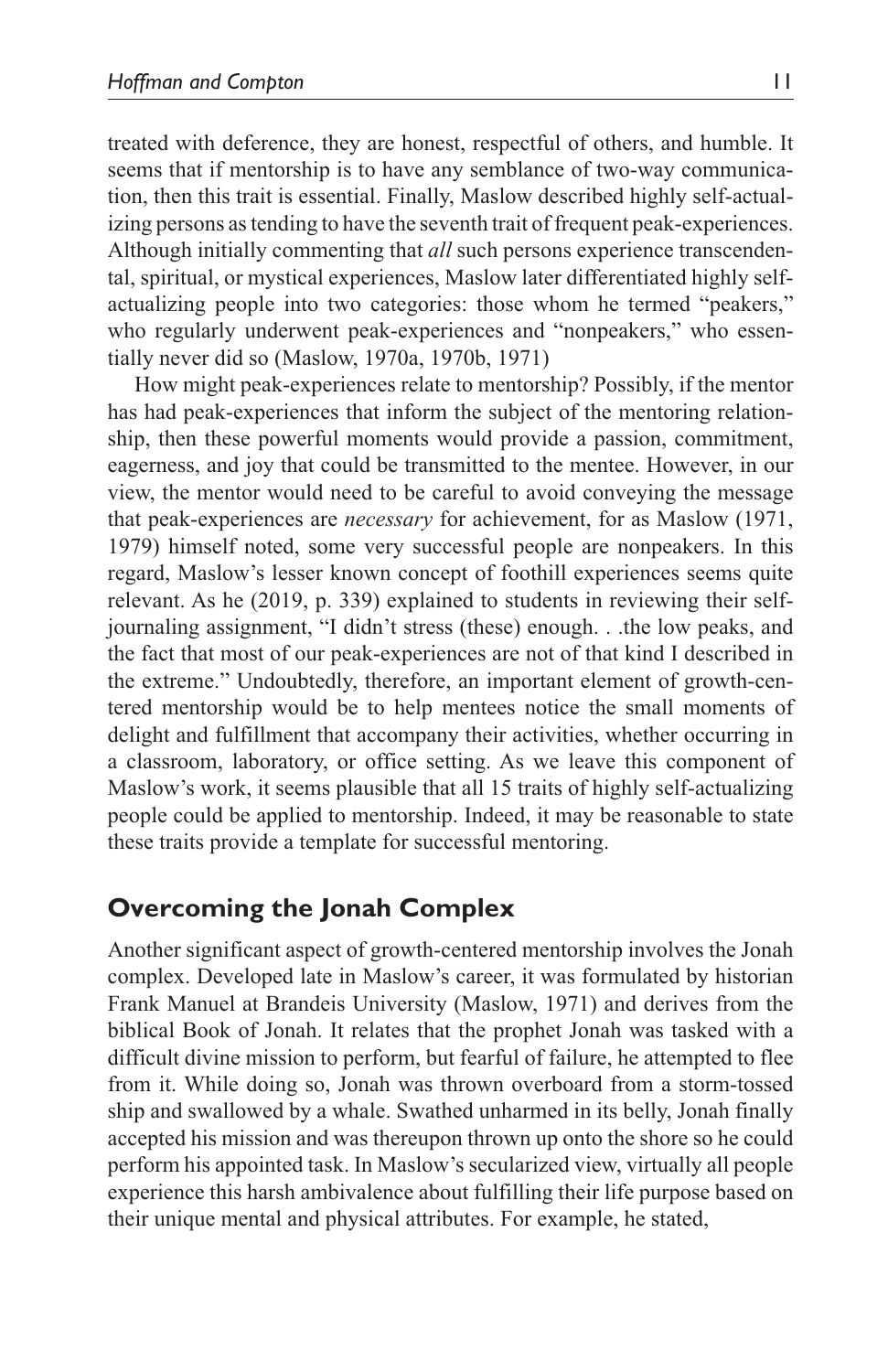In my own notes, I had at first labeled this defense the "fear of one's own greatness" or the "evasion of one's destiny" or the "running away from one's own best talents." . . .So often we run away from the responsibilities dictated (or rather suggested) by nature, by fate, even sometimes by accident, just as Jonah tried—in vain—to run away from his fate. (1971, p. 34)

As Maslow's private journals (1979) reveal, he readily saw the Jonah complex within himself, and at the peak of his fame, often mused that he was still struggling to accept his mission to transform psychology into a world-saving science. Maslow traced the Jonah complex to 3 main causes: first, to a "partly justified fear of being torn apart, of losing control" (Maslow, 1971, p. 37) akin to the fear of mental disintegration during a powerful peak-experience; second, to a paranoia about being attacked by those jealous or envious of one's achievements; and perhaps most importantly, to "the fear of *hubris* . . ." (or) sinful pride. . . (of one's seeming) grandiosity (and) arrogance" (Maslow, 1971, p. 37). Presenting the example of a person who seeks to become a great philosopher and rewrite Plato but then retreats from this potentiality, Maslow (1971, pp. 37–38) wryly observed that "What he doesn't realize is that Plato, introspecting, must have felt the same way. . . but went ahead anyway, overriding his doubts about himself."

How does the Jonah complex pertain to growth-centered mentorship? If a mentor wishes to foster the real potentials of the mentee rather than simply convey information, then at some point the mentee's tendency to embrace the Jonah complex will enter the relationship. It is inevitable. It may well be that at this juncture the relevance of Maslow's traits of highly self-actualizing people becomes crucial. Why? Because it is only when the mentor can rise above his or her self-centered concerns and truly focus on the mentee's growth that the Jonah complex can be confronted, explored, and resolved. Mentors who are too embroiled in their own matters and status will fail to navigate the Jonah complex in mentees, to their considerable detriment. Their fears of losing egoic control, jealous attack by others, and hubris will go unaddressed and ultimately smother their highest aspirations: they will settle for safety and mediocrity. This outcome is far from idle conjuncture. As both educators and clinicians, we have seen it played out repeatedly during the course of our careers.

## **Ameliorating the Imposter Syndrome**

Relevant to growth-focused mentorship and related to the Jonah complex is the imposter syndrome (IS), initially called the imposter phenomenon (IP). First identified by Clance and Imes (1978) several years after Maslow's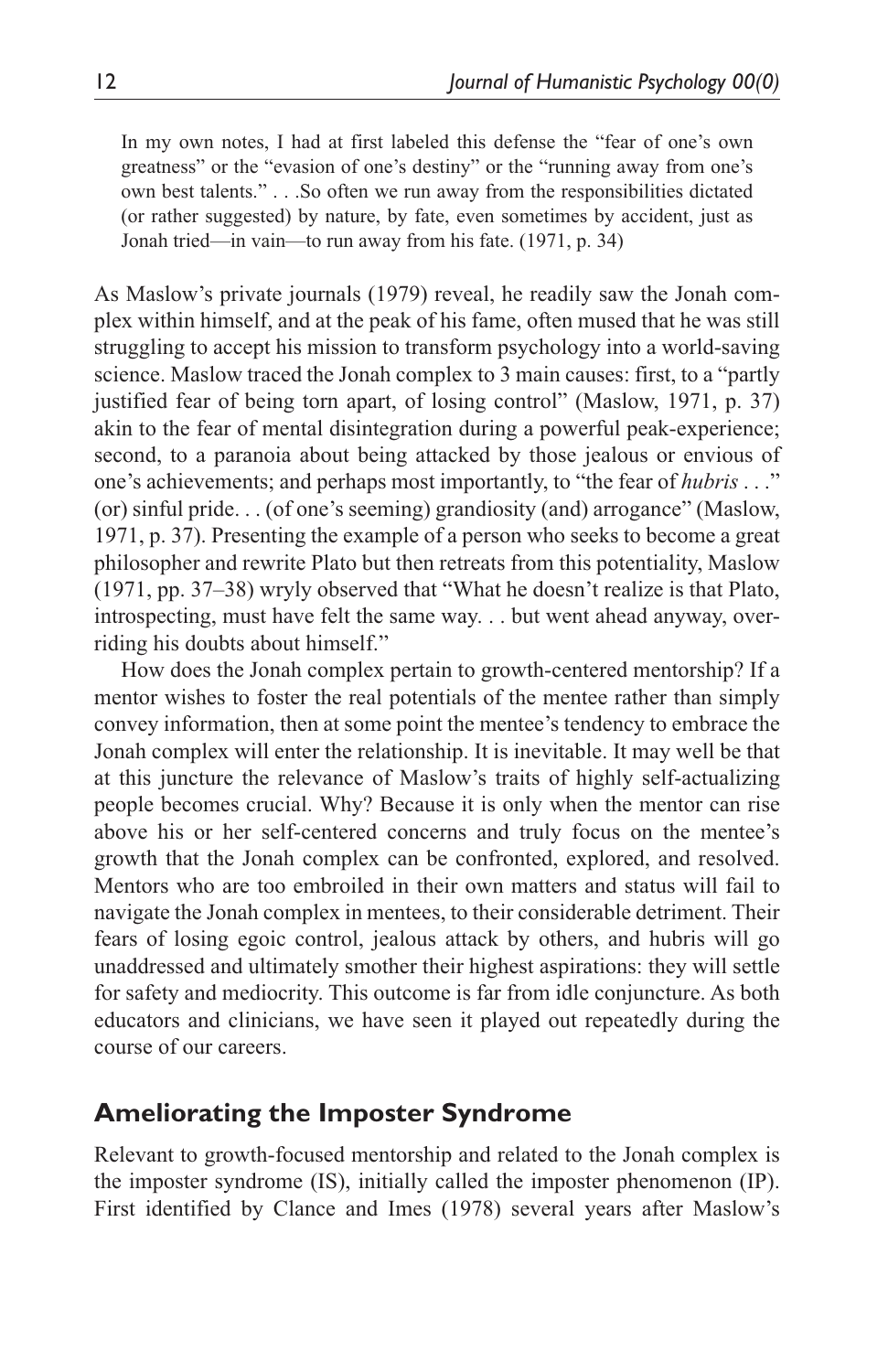death, it described the psychological characteristics of a group of highachieving women who were struggling to internalize their outward success. They reported persistent feelings of self-doubt, fear of making mistakes, difficulty in taking credit for their accomplishments, and even self-perceptions of fraudulence. Typically, they attributed their attainments not to personal competence but rather to blind luck or other factors. In recent years, studies have linked IS to anxiety (Chrousos et al., 2020), burnout (Villwock et al., 2016), low self-esteem (Schubert & Bowker, 2019), and perfectionism (Wang et al., 2019). In the first systematic literature review of IS, Bravata, Madhusudhan, et al. (2020) found strong evidence for its existence among students and workers at various educational levels in multiple ethnic groups, especially minorities. Noting a total absence of trials of therapeutic interventions for IS, Bravata, Watts, et al. (2020, p. 14) concluded that "Imposter syndrome should be considered for rapid inclusion in the next edition of the *DSM* so that patients with these symptoms can be identified and treated by behavioral providers." Whether IS has become more pervasive in American society since first identified by researchers is unclear, but its popularity as a psychological descriptor indicates a widespread resonance among many people today.

Because IS involves feelings of inauthenticity (Fields, 2021; Winter, 2020) coupled with what we would characterize as existential loneliness ("I mustn't let myself be unmasked"), IS seems attributable, at least partly, to inadequate or nonexistent mentorship. In this light, Maslow's (1971, p. 50) emphasis on the importance of "Taoist uncovering" in the helping relationship seems highly relevant. Specifically, Maslow (1971, pp. 50–51) asserted that a chief task for the "older" person in this bond is to help the "younger" charge to "break through the defenses against (one's) own self-knowledge, to recover (oneself), and to get to know (oneself). . . The finding of the true self requires the uncovering of these unconscious aspects." Such guidance certainly requires more engagement than provided in the skill-centered mentorships dominant in today's mainstream American workplace. Moreover, this guidance is predicated on the mentor's ability to serve as a role model for authenticity; its dimensions necessary to facilitate this type of personal growth in the mentee all involve a commitment to genuineness, heartfelt selfreflection, integrity, and willingness to recognize and abandon defensive posturing and pretense. In our view, the common use of the phrase "true self" in descriptions of authenticity should be viewed as a metaphor rather than an empirical phenomenon. There is no hidden self in the unconscious waiting to be discovered; rather there are dimensions of authentic experience that have yet to be acknowledged and integrated into one's current and evolving sense of self.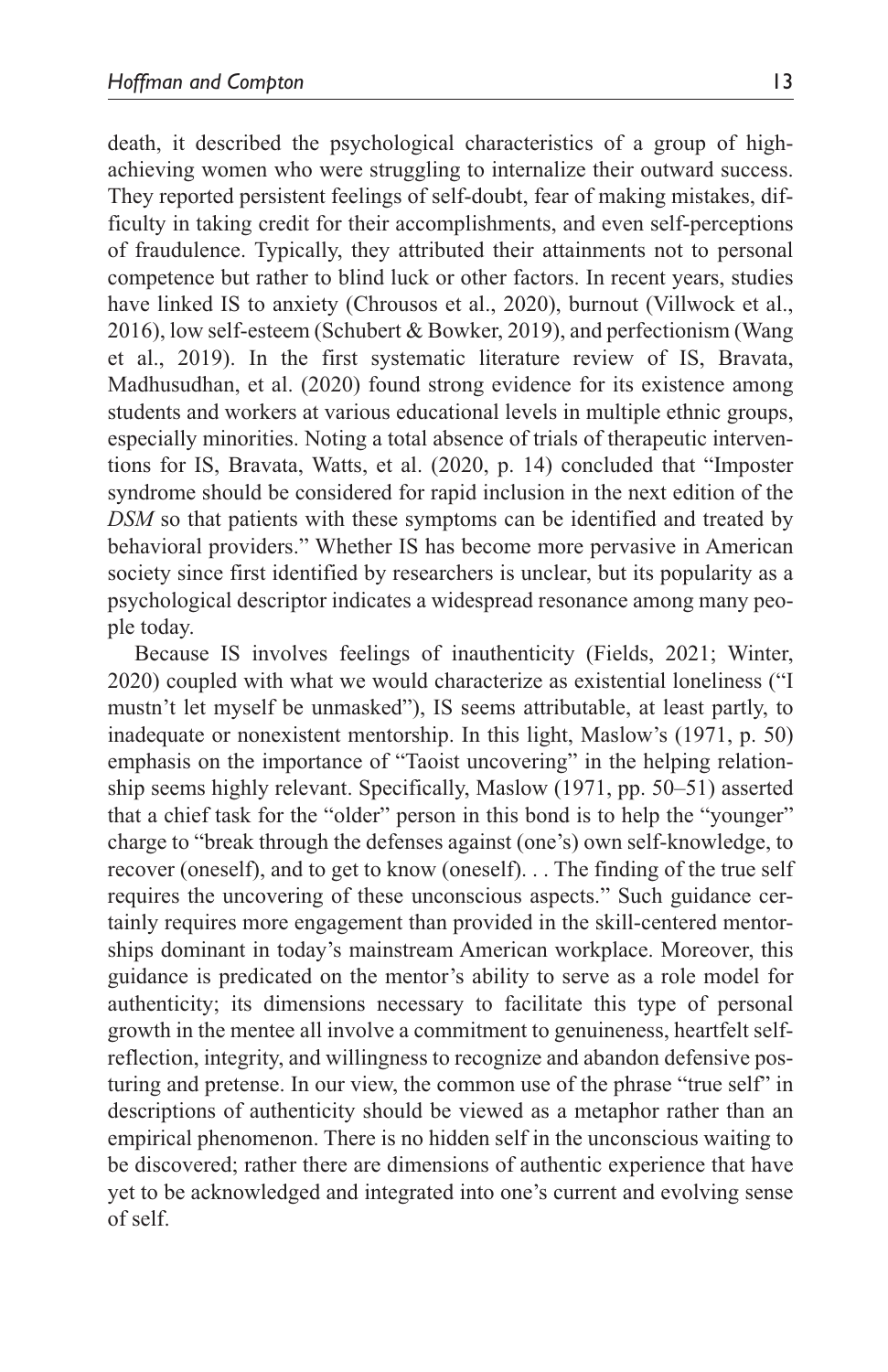Within this context, Maslow frequently cited Clark Moustakas's (1966) seminal work *The Authentic Teacher*, which posited the teacher as an exemplar of change, growth, and learning. In an unpublished letter to Henry Geiger, editor/publisher of the humanistic newsletter *Manas*, Maslow explained his view:

Authentic persons are those who have discovered and accepted their own biological, temperamental, and constitutional cues, the signals from within. . .If you achieve this ability to hear your own impulse voices, then you have attained an inner "supreme court" from which comes virtually infallible suggestions and even commands. (Cited in Maslow, 1996, p. 172)

It is important to note that the developmental path of the mentor–mentee relationship will be marked by periods of uncomplicated growth and transition periods that often involve conflict and resistance. It is at these points of transition that the imposter syndrome and the Jonah complex may be most pronounced (Daloz, 1999).

# **Mentorship as Synergy**

Finally, Maslow's (1962, 1971) focus on synergy is highly relevant for growth-centered mentorship, implicit in his advocacy of relationships in which "somehow two people have arranged their (engagement) in such a fashion that one person's advantage is the other person's advantage rather than . . . the other's disadvantage" (Maslow, 1971, p. 200). He credited this concept to his mentor Ruth Benedict's work in evaluating cultures based on the extent to which they fostered cooperativeness versus competition among its members. Beginning with his book *Eupsychian Management* (1962), Maslow increasingly emphasized this formulation as significant beyond cultural anthropology. For example, he stated,

The synergy principle is so important . . . not only because it furnishes a scientific basis for Utopian theory, but also for more technical social phenomena in other areas . . .(With) high synergy (there is) the possibility of arranging social institutions in such a fashion that . . . people (become) colleagues and teammates rather than rivals . . .The synergy concept can also be applied on the individual level, to the nature of interpersonal relationships between two persons. (Maslow, 1971, pp. 199–200)

In attempting to concretize interpersonal synergy, Maslow provided such diverse examples as romantic love and marriage, parent–child relations, athletic teamwork, and organizational collegial relations. All such synergic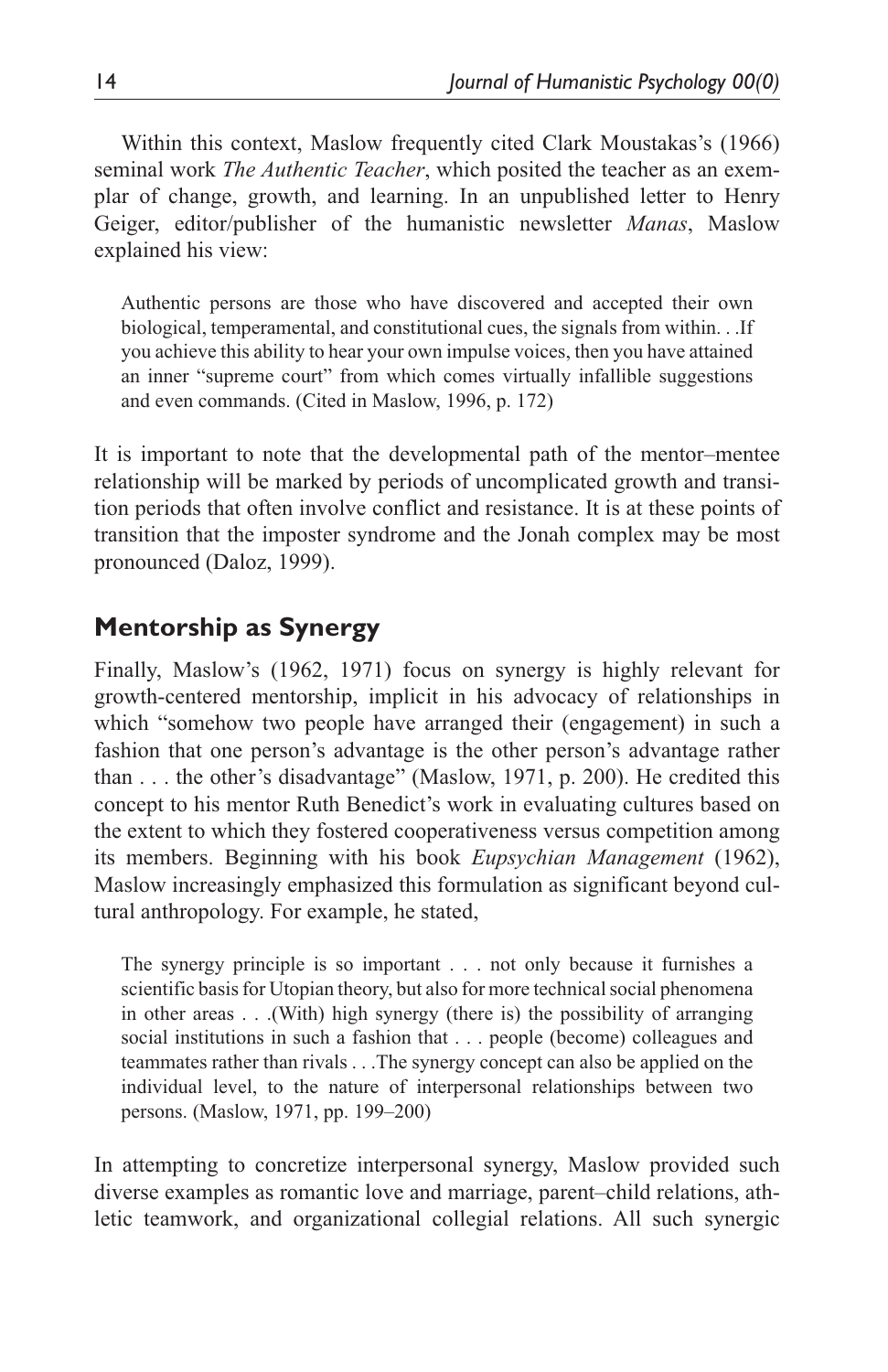bonds, he asserted, embody the qualities of mutual respect, dignity, empathy, warmth, and genuine happiness (even delight) in the other's achievements (Maslow, 1971, 1996).

We find it odd that this vital affective dimension is almost completely ignored or suppressed in many current explications of mentorship; missing is any recognition that mentors and mentees may grow together emotionally from their interactions or that such growth matters at all.

However, in view of the growing reliance in corporate America to replace human relations with computer technology in areas ranging from employee selection and training to customer service, perhaps this omission is not surprising. After all, mental health professionals quickly learn that what individuals refrain from verbalizing is often more revealing about their underlying feelings and values than what they outwardly express.

In broader terms, the last quality on Maslow's list, the ability to experience pleasure in another's achievements, is noteworthy for its absence from most Western theories of personality development. However, in Buddhist psychology, the four sublime attitudes or *brahma-viharas* are indicators of the enlightened mind and include sympathetic joy or *mudita*: that is, feeling joy in another's good fortune. The fact that Maslow included this trait as a major quality of synergistic bonding suggests once again the influence of Eastern thought and Daoism on his outlook. To advance mentorship as a uniquely important relationship between two people is a key task for those with a humanistic perspective. In this light, Maslow's work, drawing significantly on Daoist philosophy as well as growth-oriented psychological insights, offers a new and clear direction toward this goal.

# **Conclusion**

Almost all the literature on mentorship focuses on the dyadic relationship between the mentor and the mentee. Future research should also investigate the mentoring environment of people and resources outside the mentoring dyad. The ideal mentoring environment can provide both the mentor and the mentee with social support, encouragement, and a resource for renewed passion and vision (Daloz et al., 1996; Kass, 2017; Parks, 2000).

#### **Acknowledgments**

We wish to thank Tass Bey for his conceptual contributions and research assistance.

#### **Declaration of Conflicting Interests**

The author(s) declared no potential conflicts of interest with respect to the research, authorship, and/or publication of this article.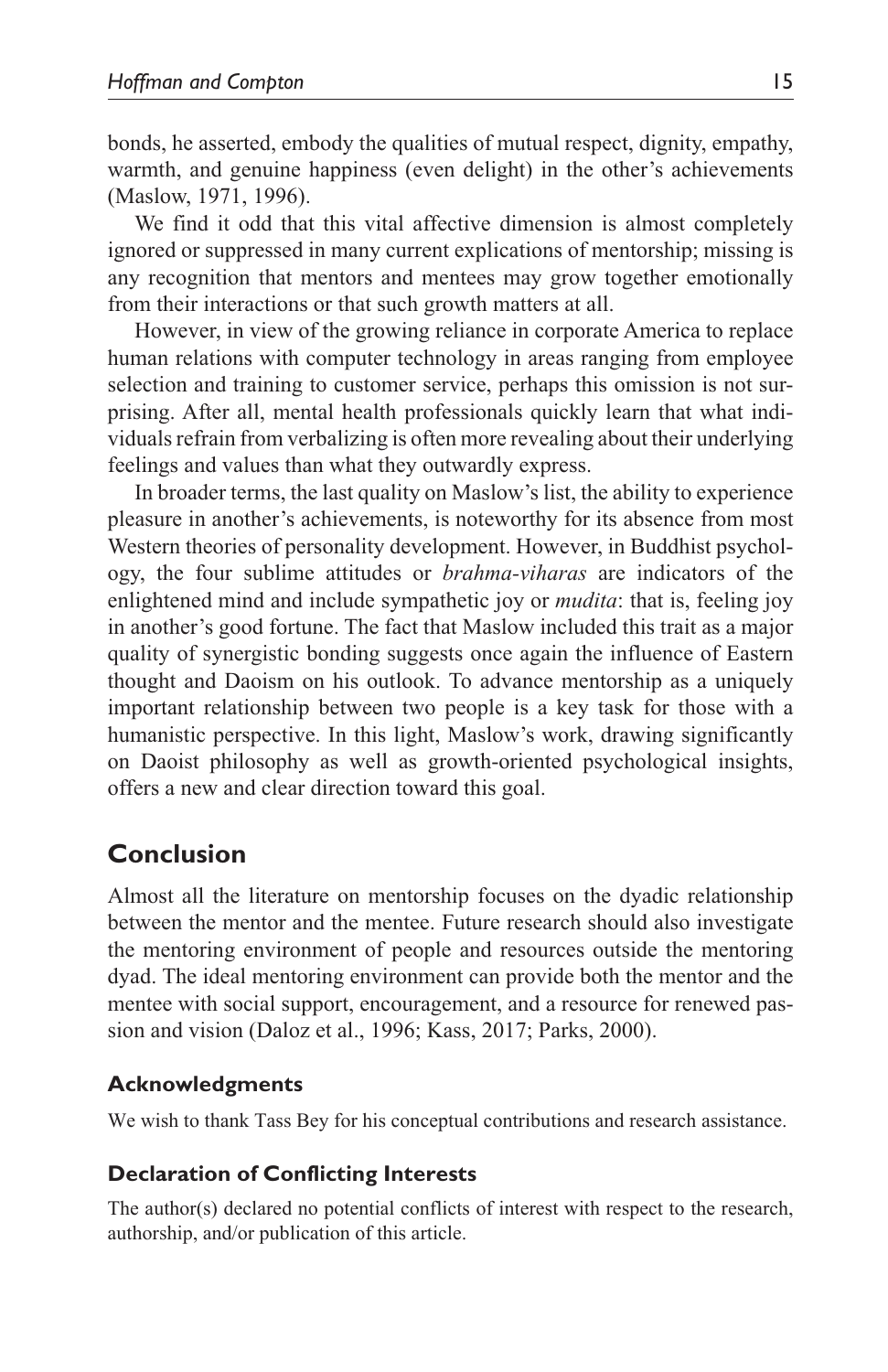### **Funding**

The author(s) received no financial support for the research, authorship, and/or publication of this article.

# **ORCID iD**

Edward Hoffman  $\Box$  <https://orcid.org/0000-0001-9789-5039>

#### **References**

- Allen, T. D., Eby, L. T., Poteet, M. L., Lentz, E., & Lima, L. (2004). Career benefits associated with mentoring for proteges: A meta-analysis. *Journal of Applied Psychology*, *89*(1), 127–136.
- Al Makhamreh, M., & Stockley, D. (2019). Mentorship and well-being: Examining doctoral students' lived experiences in doctoral supervision in doctoral supervision context. *International Journal of Mentoring and Coaching in Education*, *91*(1), 1–20.
- Bauer, J. (2008). How the ego quiets as it grows: Ego development growth stories and eudemonic personality. In H. Wayment & J. Bauer (Eds.), *Transcending selfinterest* (pp. 199–210). American Psychological Association.
- Bengtsson, M., & Flisback, M. (2021). Existential driving forces to work after retirement: The example of physicians' mentoring. *Nordic Journal of Working Life Studies*, *11*(4), 23–41.<https://doi.org/10.18291/njwls.127776>
- Borel, H. (1919). *Laotzu's Tao and Wu Wei: An interpretation* (M. E. Reynolds, Trans.). Brentano's.
- Bravata, D. M., Madhusudhan, D. K., Boroff, M., & Oakley, K. O. (2020). Commentary: Prevalence, predictors, and treatment of imposter syndrome: A systematic review. *Journal of Mental Health and Clinical Psychology*, *43*(3), 12–16.
- Bravata, D. M., Watts, S. A., & Keefer, A. L. (2020). Prevalence, prediction, and treatment of imposter syndrome: A systematic review. *Journal of General Internal Medicine*, *35*(4), 1252–1275.
- Capra. (1975). *The Tao of physics*. Shambhala.
- Christopher, J. C., & Hickinbottom, S. (2008). Positive psychology, ethnocentrism, and the disguised ideology of individualism. *Theory & Psychology*, *18*(5), 563– 589.
- Chrousos, G. P., Mentis, A. F., & Dardiotis, E. (2020). Focusing on the neuro-psychobiological evolutionary underpinnings of the imposter syndrome. *Frontiers in Psychology*, *11*, 1553. <https://doi.org/10.3389/fpsyg.2020.01553>
- Clance, P. R., & Imes, S. A. (1978). The imposter phenomenon in high achieving women: Dynamics and therapeutic intervention. *Psychotherapy: Theory, Research & Practice*, *15*(3), 241–247.
- Clawson, J. G. (1980). Mentoring in managerial careers. In C. B. Derr (Ed.), *Work, family and the career* (pp. 144–165). Praeger.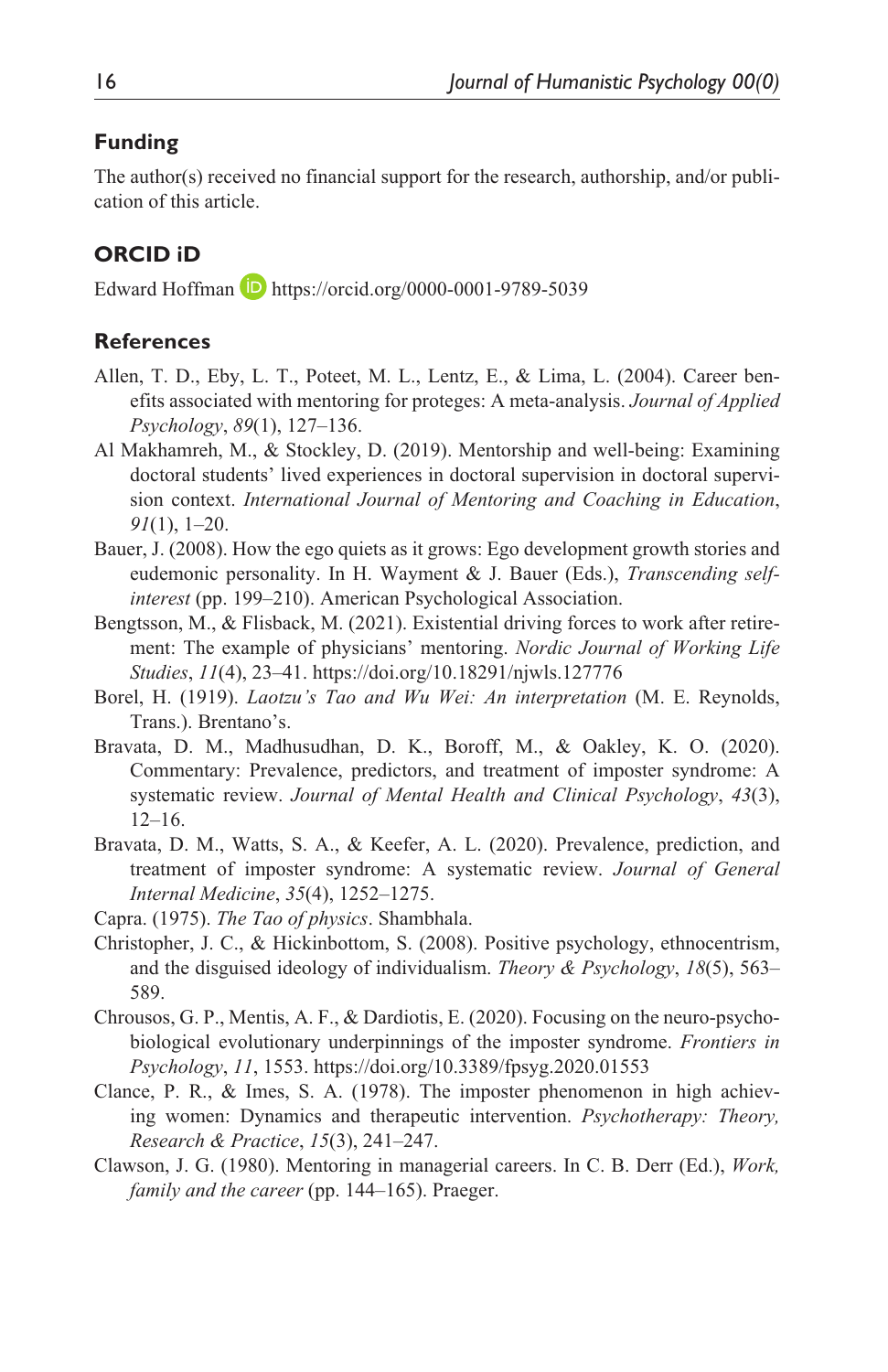- Cobb, C. L., Zamboanga, B. L., Xie, D., Schwartz, S. J., Meca, A., & Sanders, G. L. (2018). From advising to mentoring: Toward proactive mentoring in health service psychology doctoral training programs. *Training and Education in Professional Psychology*, *12*(1), 38–45.
- Compton, W. C. (2012). *Eastern psychology: Buddhism, Hinduism, and Taoism*. CreateSpace.
- Compton, W. C., & Hoffman, E. (2020). *Positive psychology: The science of happiness and flourishing*. SAGE.
- Csikszentmihalyi, M. (1990). *Flow: The psychology of optimal experience*. Harper & Row.
- Daloz, L. (1999). *Mentor: Guiding the journey of adult learners*. Jossey-Bass.
- Daloz, L., Keen, C., Keen, J., & Parks, S. (1996). *Common fire: Leading lives of commitment in a complex world*. Beacon.
- Davis, O. L., Jr. (2001). A view of authentic mentorship. *Journal of Curriculum and Supervzsion*, *17*(1), 1–4.
- Eby, L. T., Allen, T. D., Evans, S. C., Ng, T., & DuBois, D. (2008). Does mentoring matter? A multidisciplinary meta-analysis comparing mentored and non-mentored individuals. *Journal of Vocational Behavior*, *72*(2), 254–267.
- Ehrdart, K., & Ensher, E. (2021). Perceiving a calling, living a calling, and calling outcomes: How mentoring matters. *Journal of Counseling Psychology*, *68*(2), 168–181.
- Evans, R. I. (1981). *Carl Rogers: The man and his ideas*. Dutton.
- Fallatah, H. I., Park, Y. S., Farsi, J., & Tekian, A. (2018). Mentoring clinical-year medical students: Factors contributing to effective mentoring. *Journal of Medical Education and Curricular Development*, *5*, 1–6.
- Fields, L. N. (2021). Experiences with imposter syndrome and authenticity at researchintensive schools of social work. *Advances in Social Work*, *21*(2/3), 354–373.
- Gehrke, N. (1988). Toward a definition of mentoring. *Theory into Practice*, *27*(3), 190–194.
- Gia-Fu Feng. (undated). Wandering on the way: An interview with Gia-fu feng. Transcribed by Shi Jing and Shi Tao. [https://abodetao.com/wandering-on-the](https://abodetao.com/wandering-on-the-way-an-interview-with-gia-fu-feng/)[way-an-interview-with-gia-fu-feng/](https://abodetao.com/wandering-on-the-way-an-interview-with-gia-fu-feng/)
- Grocutt, A., Gulseren, D., Weatherhead, J. G., & Turner, N. (2020). Can mentoring programmes develop leadership? *Human Resource Development International*. Advance online publication. <https://doi.org/10.1080/13678868.2020.1850090>
- Hardcastle, B. (1988). Spiritual connections: Proteges' reflections on significant mentorships. *Theory into Practice*, *27*(3), 201–208.
- Hardeman, M. (1979). A dialogue with Abraham Maslow. *Journal of Humanistic Psychology*, *19*(1), 23–28.
- Heijns, A. (2021). *The role of Henri Borel in Chinese translation history*. Routledge.
- Hermsen, E. (1996). Person-centered psychology and Taoism: The reception of Laotzu by Carl R. Rogers. *The International Journal for the Psychology of Religion*, *6*(2), 107–125.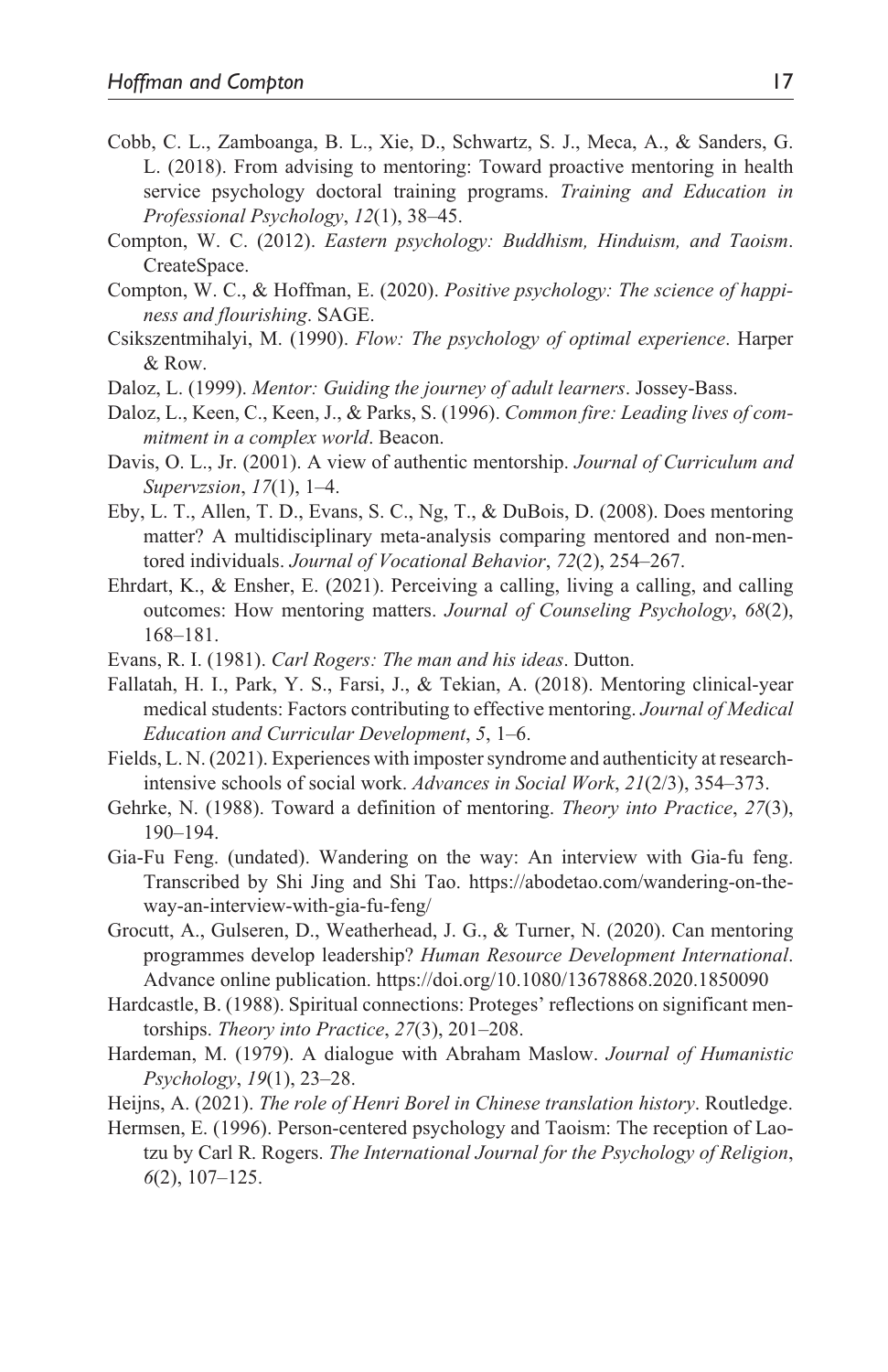- Hoffman, E. (1999). *The right to be human: A biography of Abraham Maslow* (2nd ed.). McGraw-Hill.
- Hudson, P. (2013). Mentoring as professional development: "Growth for both" mentor and mentee. *Professional Development in Education*, *39*(5), 771–783.
- Kass, J. (2017). *A person-centered approach to psychospiritual maturation: Mentoring psychological resilience and inclusive community in higher education*. Palgrave MacMillan.
- Kripal, J.J. (2007). *Esalen: America and the religion of no religion*. University of Chicago Press.
- Leary, M., & Guadagno, J. (2011). The role of hypo-egoic self-processes in optimal functioning and subjective well-being. In K. M. Sheldon, T. B. Kashdan & M. F. Steger (Eds.), *Designing positive psychology: Taking stock and moving forward* (pp. 135–146). Oxford University Press.
- Lee, J., Sunerman, H., & Hastings, L. (2020). The influence of being a mentor on leadership development: Recommendations for curricular and co-curricular experiences. *Journal of Leadership Education*, *19*, 44–60.
- Levinson, D. (1978). *The seasons of a man's life*. Knopf.
- Lodi-Smith, J., Ponterio, J., Newton, E. J., Poulin, M. J., Baranski, E., & Whitbourne, S. K. (2021). The codevelopment of generativity and well-being into early late life. *Psychology and Aging*, *36*(3), 299–308.
- Maslow, A. H. (1954). *Motivation and personality*. Harper & Row.
- Maslow, A. H. (1962). *Toward a psychology of being*. Van Nostrand Reinhold.
- Maslow, A. H. (1966). *The psychology of science: A reconnaisance*. Harper & Row.
- Maslow, A. H. (1970a). *Motivation and personality* (2nd ed.). Harper & Row.
- Maslow, A. H. (1970b). *Religion, values, and peak-experiences* (2nd ed.). Viking.
- Maslow, A. H. (1971). *Farther reaches of human nature*. Viking.
- Maslow, A. H. (1979). *The journals of A. H. Maslow, volumes 1 and 2* (R. J. Lowry, Ed.). Brooks/Cole.
- Maslow, A. H. (1996). *Future visions: The unpublished papers of Abraham Maslow* (E. Hoffman, Ed.). SAGE.
- Maslow, A. H. (2019). *Personality & growth: A humanistic psychologist in the classroom*. Maurice Bassett.
- May, R. (1973). *Paulus: Reminiscence of a friendship*. Harper & Row.
- McAdams, D. P., Ruetzel, K., & Foley, J. M. (1986). Complexity and generativity at mid-life: Relations among social motives, ego development, and adults' plans for the future. *Journal of Personality and Social Psychology, 50*(4), 800–807.
- Mendez, S. L., Tygert, J. A., Conley, V. M., Keith, R., Haynes, C., & Gerhardt, R. (2019). Encore: Retired faculty as mentors. *Mentoring & Tutoring Partnership in Learning*, *27*(4), 439–457.
- Moustakas, C. E. (1966). *The authentic teacher: sensitivity and awareness in the classroom*. Doyle.
- Palmer, P. J. (1993). *To know as we are known: Education as a spiritual journey*. HarperCollins.
- Parks, S. (2000). *Big questions, worthy dreams: Mentoring young adults in their search for meaning, purpose, and faith*. Jossey-Bass.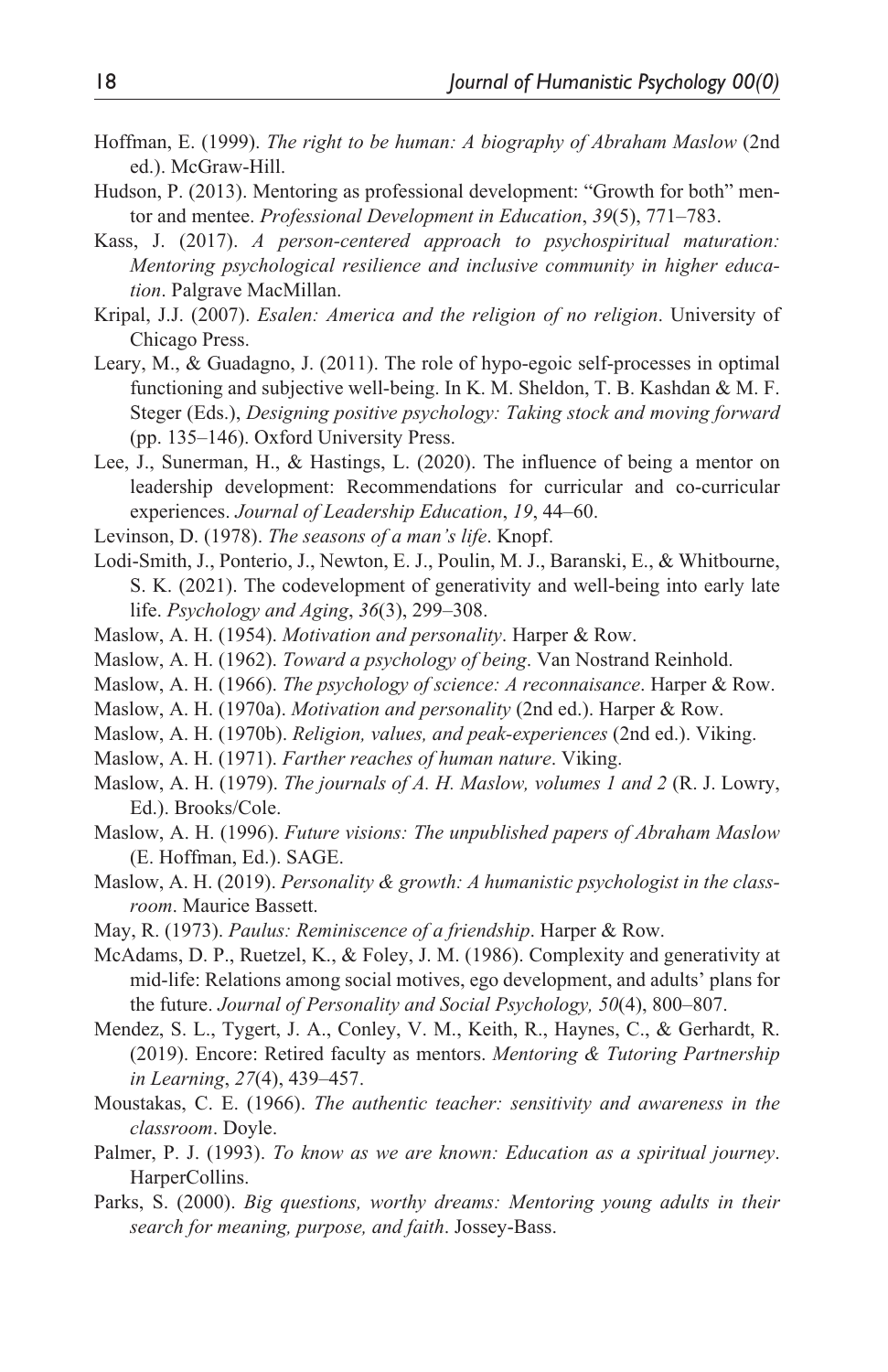- Rehman, R., Usmani, A., Omaeer, Q., & Gul, H. (2014). "Mentorship" a stride towards maintenance of medical students.' *Well Being*, *641352–1357*(12).
- Rogers, C. R. (1959). A theory of therapy, personality and interpersonal relationships as developed in the client-centered framework. In S. Koch (Ed.), *Psychology: A study of a science, vol. 3: Formulations of the person and the social context* (pp. 184–256). McGraw-Hill.
- Rogers, C. R. (1961). *On becoming a person: A therapist's view of psychotherapy*. Houghton Mifflin.
- Sampson, E. E. (1988). The debate on individualism: Indigenous psychologies of the Individual and their role in personal and societal functioning. *American Psychologist*, *43*(1), 15–22.
- Schubert, N., & Bowker, A. (2019). Examining the imposter phenomenon in relation to self-esteem level and self-esteem instability. *Current Psychology*, *38*(7), 749–755.
- Seeman, T., Merkin, S. S., Goldwater, D., & Cole, S. W. (2020). Intergenerational mentoring, eudaimonic well-being and gene regulation in older adults: A pilot study. *Psychoneuroendocrinology*, *111*, 104468.
- Siu, R. H. H. (1957). *The Tao of science: An essay on Western knowledge and Eastern wisdom*. Wiley.
- Smith, H. (1991). *The world's religions*. Harper Collins.
- Taylor, E. (1999). *Shadow culture: Psychology and spirituality in America*. Counterpoint.
- Timpe, Z. C., & Lunkenheimer, E. (2015). The long-term economic benefits of natural mentoring relationships for youth. *American Journal of Community Psychology*, *56*, 12–24.
- Van Dam, L., Smit, D., Wildschut, B., Branje, S. J. T., Rhodes, J. E., Assink, M., & Stams, G. J. J. M. (2018). Does natural mentoring matter? A multilevel metaanalysis on the association between natural mentoring and youth outcomes. *American Journal of Community Psychology*, *62*(1–2), 203–220.
- Villar, F., & Serrat, R. (2014). A field in search of concepts: The relevance of generativity to understanding intergenerational relationships. *Journal of Interpersonal Relationships*, *12*(4), 381–397.
- Villwock, J. A., Sobin, L. B., Koester, L. A., & Harris, T. M. (2016). Imposter syndrome and burnout among American medical students: A pilot study. *International Journal of Medical Education*, *7*, 364–369.
- Wang, K. T., Sheveleva, M. S., & Permyakova, T. M. (2019). Imposter syndrome among Russian students: The link between perfectionism and psychological distress. *Personality and Individual Differences*, *143*, 1–6.
- Wilson, C. A. (2009). *Still point of the turning world: The life of Gia-Fu Feng*. Amber Lotus.
- Winter, S. J. (2020). SBM mid-career leadership institute: Replacing "fake it till you make it" with authentic leadership. *Translational Behavioral Medicine*, *10*(4), 909–911.
- Wong, E. (1997). *The Shambhala guide to Taoism*. Shambhala.